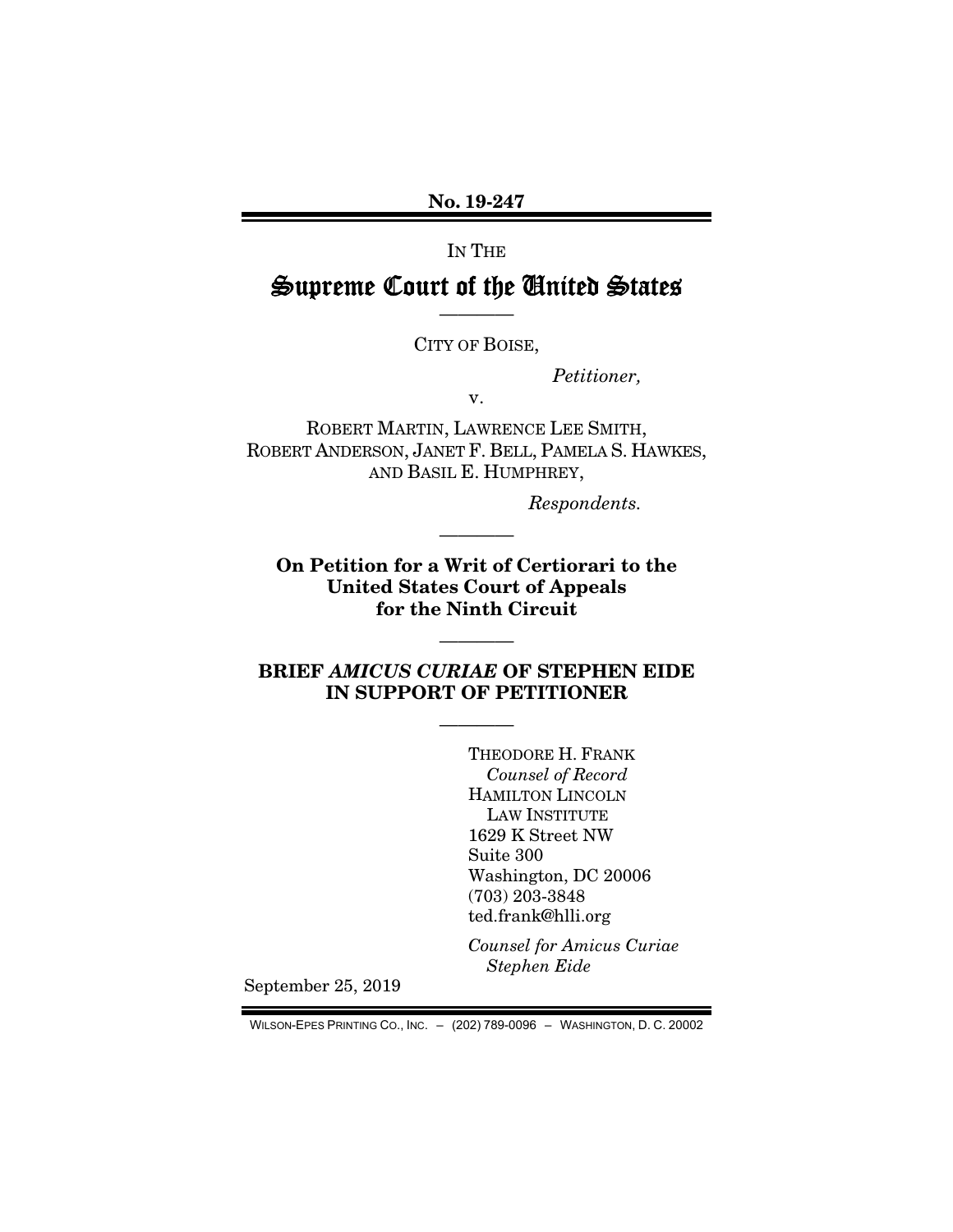#### QUESTION PRESENTED

Does the Cruel and Unusual Punishments Clause require courts to evaluate the quality and quantity of city shelters and other homeless services before permitting enforcement of generally applicable laws against camping and sleeping on public property that might hypothetically be applied in the future against persons who have no permanent residence?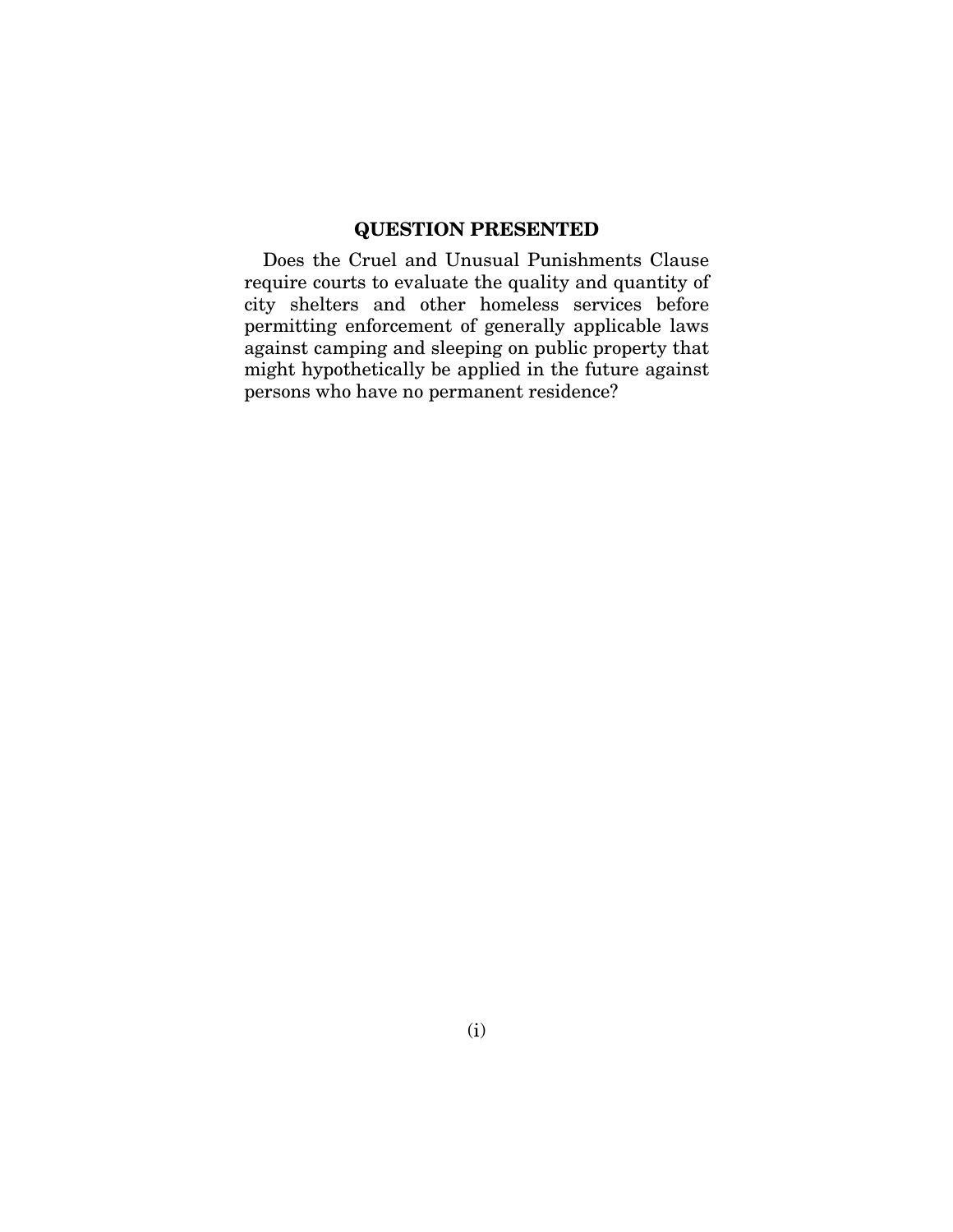## TABLE OF CONTENTS

| ۰, |
|----|
|----|

| INTEREST OF AMICUS CURIAE 1                                                                                                                                                      |
|----------------------------------------------------------------------------------------------------------------------------------------------------------------------------------|
|                                                                                                                                                                                  |
|                                                                                                                                                                                  |
| I. <i>Martin's</i> logic points to an expanded role<br>for the judiciary over homeless services<br>systems. But the judiciary is poorly-<br>positioned to assess the adequacy of |
| II. The Ninth Circuit's ruling in Martin is<br>unaffordable, inequitable, and not                                                                                                |
|                                                                                                                                                                                  |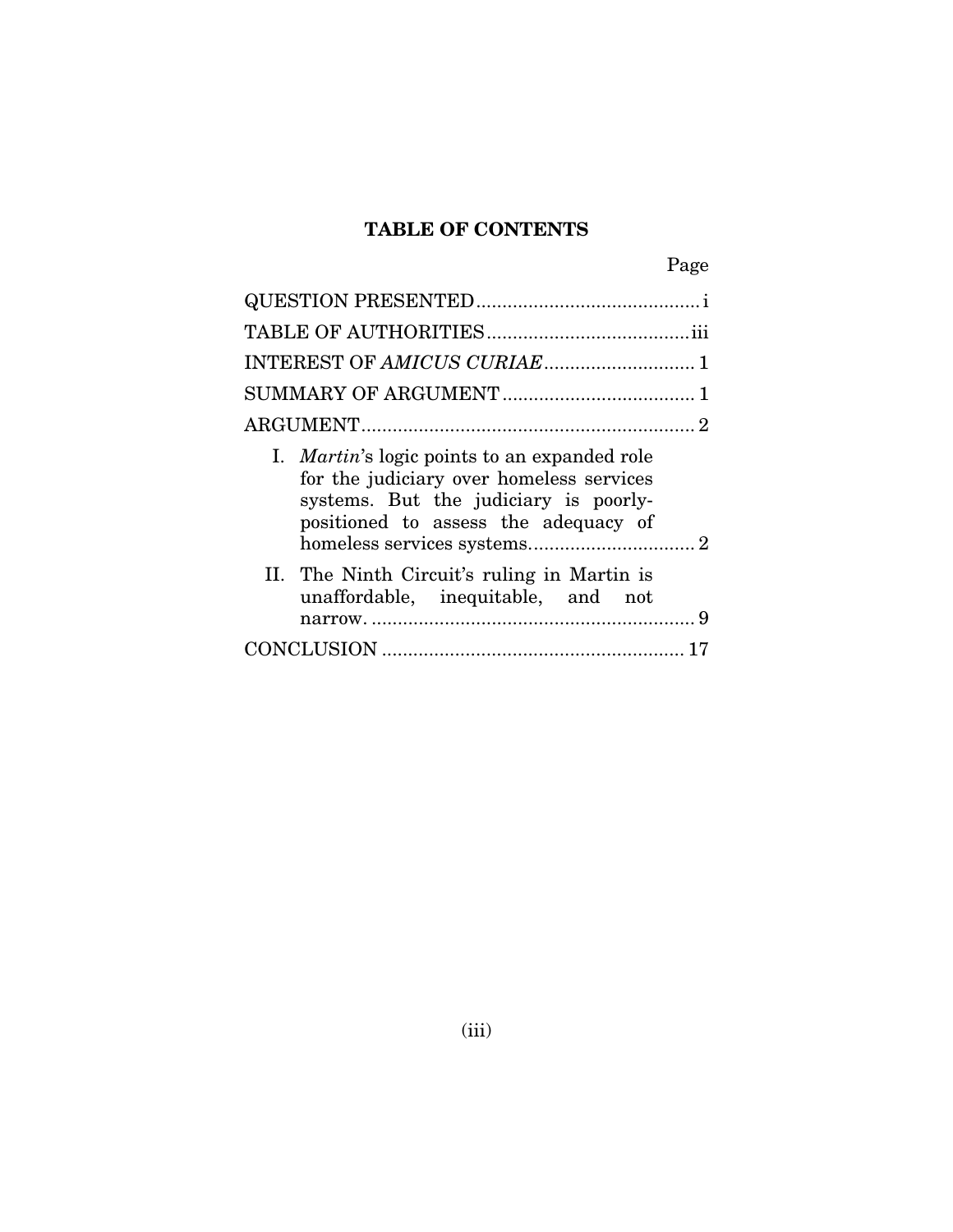# TABLE OF AUTHORITIES

 $\begin{tabular}{cc} \textbf{CASES} & \textbf{Page(s)}\\ \end{tabular}$ 

| Callahan v. Carey,                                                            |
|-------------------------------------------------------------------------------|
| Final Judgment by Consent,                                                    |
| No. 79-42582 (N.Y. Cty. Sup. Ct.                                              |
|                                                                               |
| Martin et al. v. City of Boise, Idaho,<br>902 F.3d 1031 (9th Cir. 2018)passim |
| McCain v. Koch,<br>117 A.D.2d 198, 502 N.Y.S.2d 720                           |
|                                                                               |

#### **STATUTES**

#### **CONSTITUTION**

|--|--|--|--|--|

#### OTHER AUTHORITIES

| Alameda County Grand Jury, 2018-2019        |  |
|---------------------------------------------|--|
| Alameda County Grand Jury Final Report      |  |
|                                             |  |
| American Public Transportation Association, |  |
| Transit Ridership Report, First Quarter     |  |
|                                             |  |

iv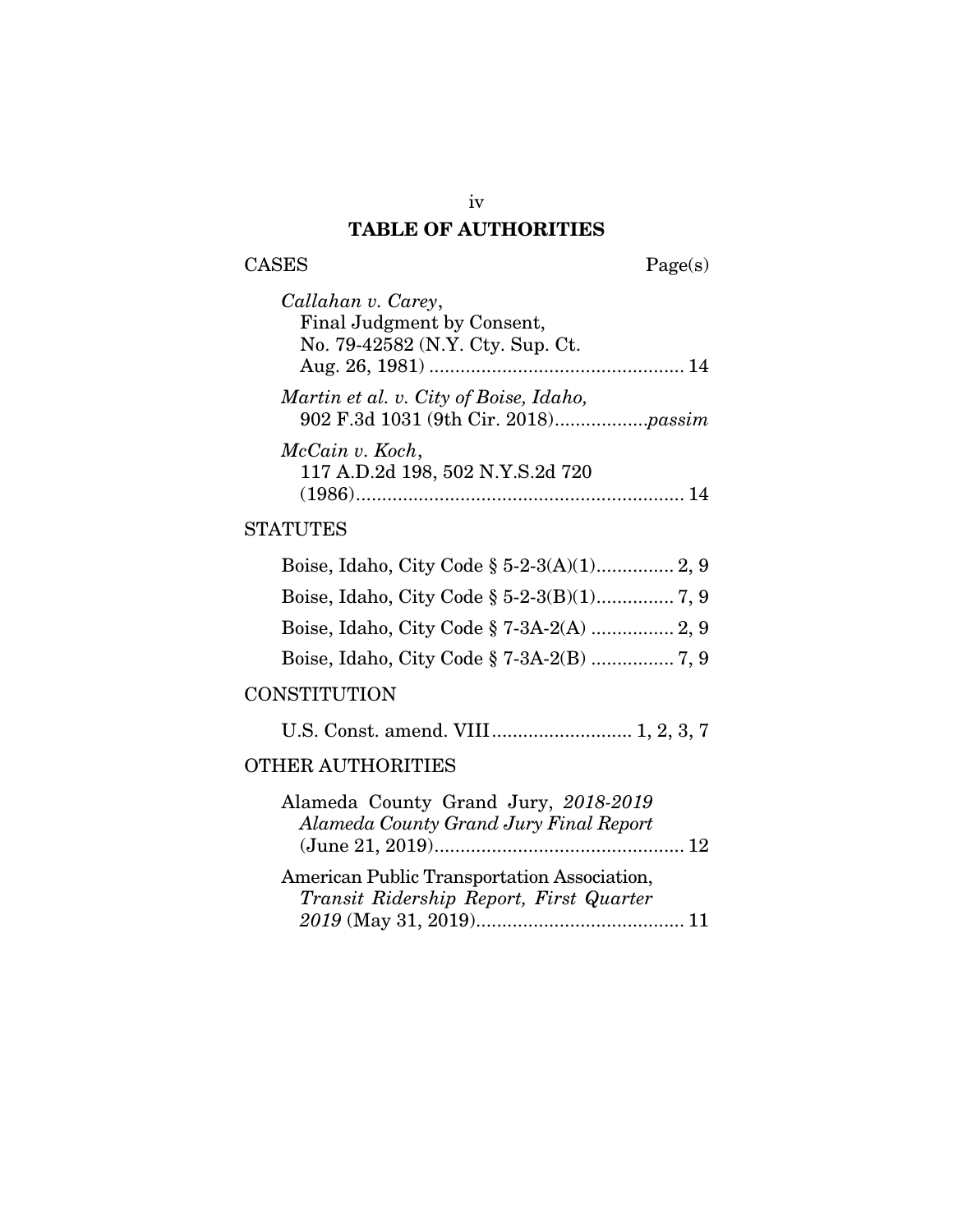| Andrzejewski, Adam, Mapping San<br>Francisco's Human Waste Challenge -<br>132,562 Cases Reported In The Public<br>Way Since 2008, Forbes.com (Apr. 15,<br>11                                               |
|------------------------------------------------------------------------------------------------------------------------------------------------------------------------------------------------------------|
| Applied Survey Research, San Francisco<br>Homeless Count & Survey Comprehensive<br>$Report (2019)$<br>13                                                                                                   |
| Aviv, Rachel, Netherland, New Yorker                                                                                                                                                                       |
| Baldassare, Mark, et al., Californians &<br>Their Government: PPIC Statewide Survey<br>(Public Policy Institute of California May<br>$2019)$<br>10<br>.                                                    |
| California State Auditor, Homelessness in<br>California: State Government and the<br>Los Angeles Homeless Services Authority<br>Need to Strengthen Their Efforts to<br>Address Homelessness (Apr. 2018) 12 |
| Eide, Stephen, Rust Belt Cities and Their<br>Burden of Legacy Costs, Manhattan<br>Institute for Policy Research (Oct. 2017) 15                                                                             |
| Ellickson, Robert C., Controlling Chronic<br>Misconduct in City Spaces: Of Pan-<br>handlers, Skid Rows, and Public-Space<br>Zoning, 105 Yale L. J. 1165 (1996) 10, 14                                      |
| Fagan, Kevin, Bay Area homelessness: 89<br>answers to your questions, S.F. Chronicle                                                                                                                       |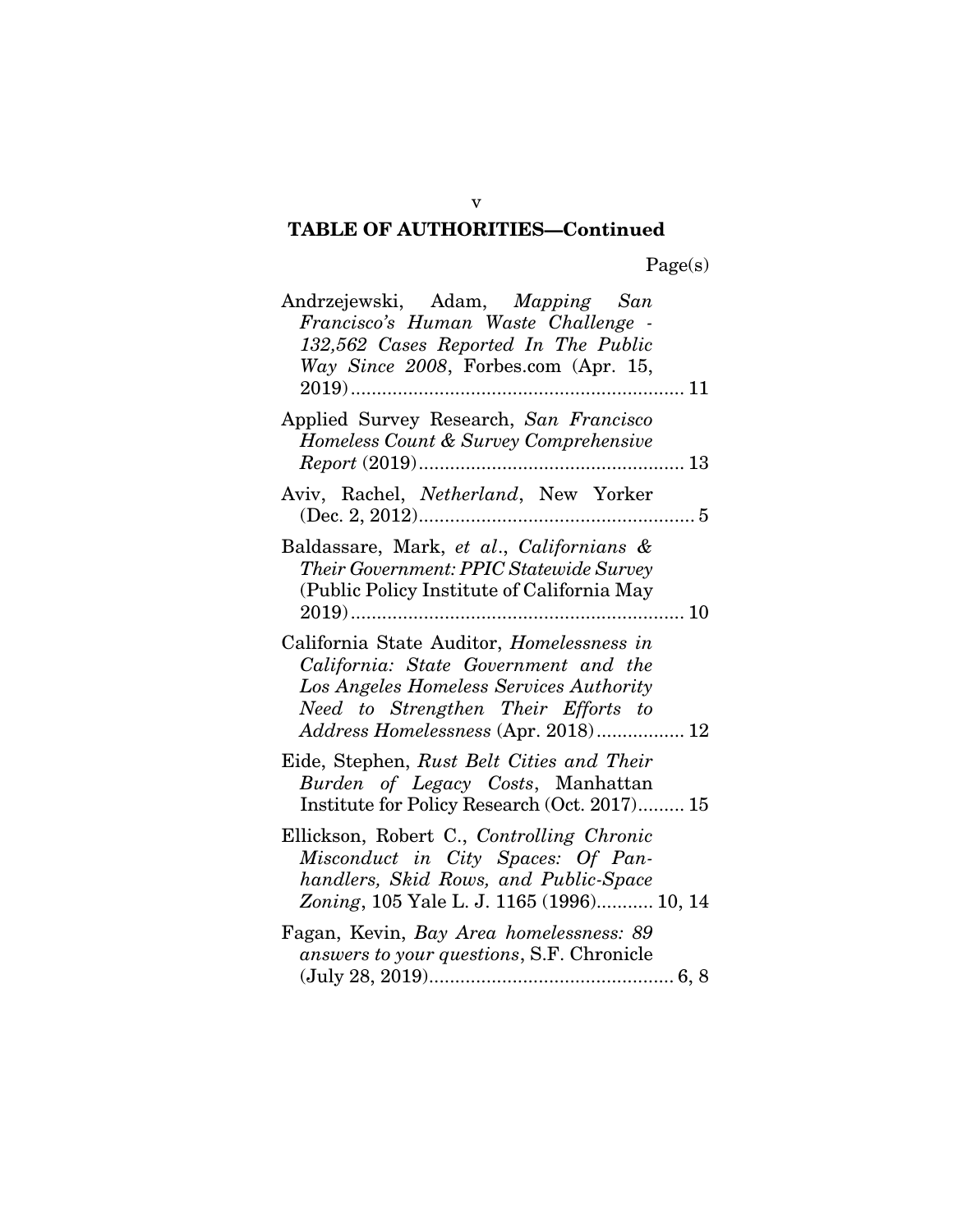| Goetz, Edward G, Land Use and Homeless<br>Policy in Los Angeles, 16 Int. J. Urban                                                                                                                               |
|-----------------------------------------------------------------------------------------------------------------------------------------------------------------------------------------------------------------|
| Gorman, Anna & Kaiser Health News.<br>Medieval Diseases Are Infecting California's<br><i>Homeless</i> , The Atlantic (Mar. 8, 2019) 12                                                                          |
| Graff, Amy, Is SF a friendly city for<br>homeless? 17 people living on the street<br>told us, S.F. Chronicle (Nov. 5, 2018)  5                                                                                  |
| Holland, Gale, <i>Hepatitis A outbreak sparks</i><br>call for L.A. to give homeless people more<br>street toilets, L.A. Times (Sept. 26, 2017) 12                                                               |
| Holland, Gale, L.A.'s homelessness surged<br>75% in six years. Here's why the crisis has<br>been decades in the making, L.A. Times                                                                              |
| Holland, Gale, Laura J. Nelson, & David<br>Zahniser, Fire at a homeless encampment<br>sparked Bel-Air blaze that destroyed<br>homes, officials say, L.A. Times (Dec. 12,<br>$2017)$<br>. 12<br>                 |
| Hu, Winnie, How Subway Delays and the<br>Homeless Crisis Are Intertwined, N.Y.                                                                                                                                  |
| Johnson, Byron, William H Wubbenhorst &<br>Alfreda Alvarez, Assessing the Faith-<br>Based Response to Homelessness in<br>America: Findings from Eleven Cities<br>(Baylor Institute for Studies of Religion<br>7 |

vi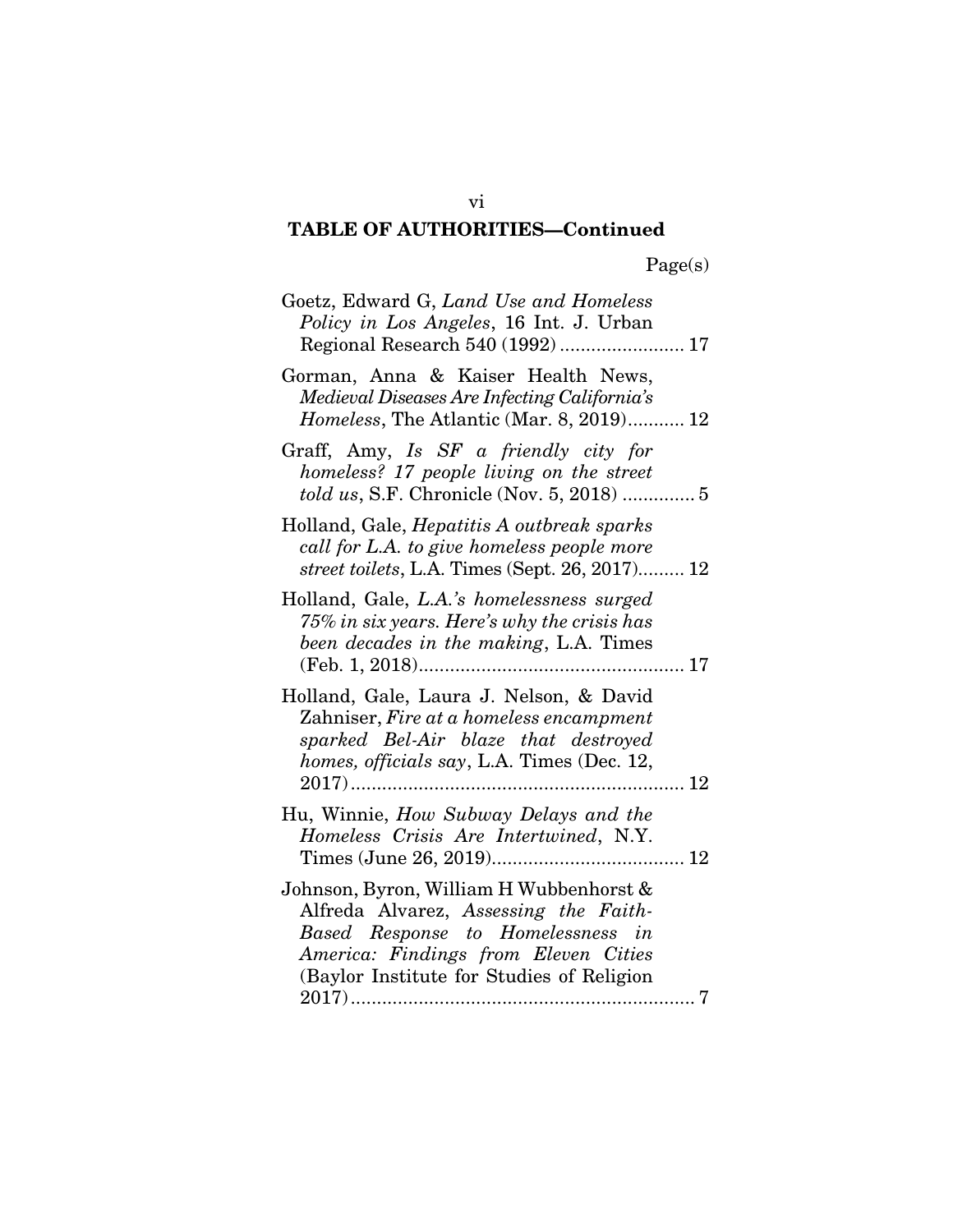| Knight, Heather, Small businesses can't<br>escape misery on SF's streets, S.F.<br>Chronicle (July 27, 2018) 11                              |  |
|---------------------------------------------------------------------------------------------------------------------------------------------|--|
| Los Angeles City Controller, Report on<br>Homeless Encampments (September                                                                   |  |
| Los Angeles Homeless Services Authority<br>2018 Homeless Count Results (May                                                                 |  |
| Matier, Phil, BART's fare-evasion collection<br>tally: One \$95 payment on 6,000-plus<br><i>tickets</i> , S.F. Chronicle (June 26, 2019) 11 |  |
| McCabe, Joshua T., Federalism in Blue and<br>Red, National Affairs (Summer 2017)  15                                                        |  |
| Metropolitan Transportation Authority,<br>Joint Metro-North and Long Island<br>Committees Meeting Committee Book                            |  |
| Metropolitan Transportation Authority,<br>Safety Committee Meeting Committee                                                                |  |
| Moore, Michel R., L.A. Police Dep't, The Los<br>Angeles Police Department's 2018 Fourth<br>Quarter Report on Homelessness (March            |  |
| National Health Care for the Homeless<br>Council, <i>Exposure-Related</i> Conditions:<br>Symptoms and Prevention Strategies                 |  |

vii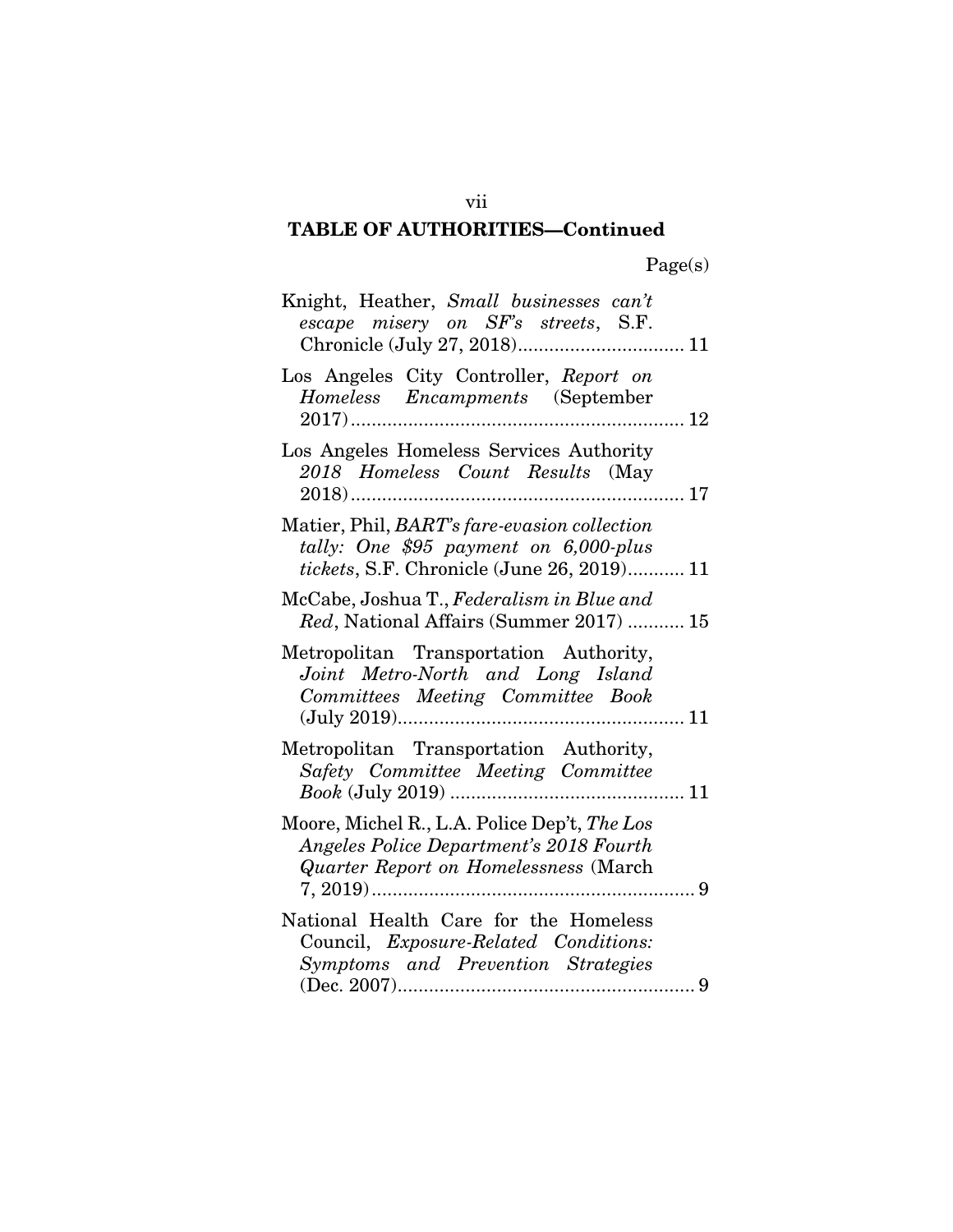| Nelson, Laura J., As waves of homeless<br>descend onto trains, L.A. tries a new<br>strategy: social workers on the subway,                                                 |
|----------------------------------------------------------------------------------------------------------------------------------------------------------------------------|
| Nelson, Laura J., L.A. is hemorrhaging<br>bus riders — worsening traffic and<br>hurting climate goals, L.A. Times (June                                                    |
| New York City Department of Health and<br>Mental Hygiene, Thirteenth Annual<br>Report on Homeless Deaths (July 1, 2017                                                     |
| New York Post, "Homeless by choice": How<br>this guy survives on the streets of NYC                                                                                        |
| Office of the New York City Comptroller,<br>FY 2020 Agency Watch List Homeless<br>Services Provider Agencies (May 2019) 14                                                 |
| Office of the New York City Comptroller,<br>Comments on New York City's Fiscal<br>Year 2020 Executive Budget (May 23,                                                      |
| Openthebooks.com, Mapping San Francisco's<br>Homeless Hypodermic Needle Challenge<br>-30,000 Case Reports Of Needles In The<br><i>Public Way Since 2011</i> (Apr. 2019) 12 |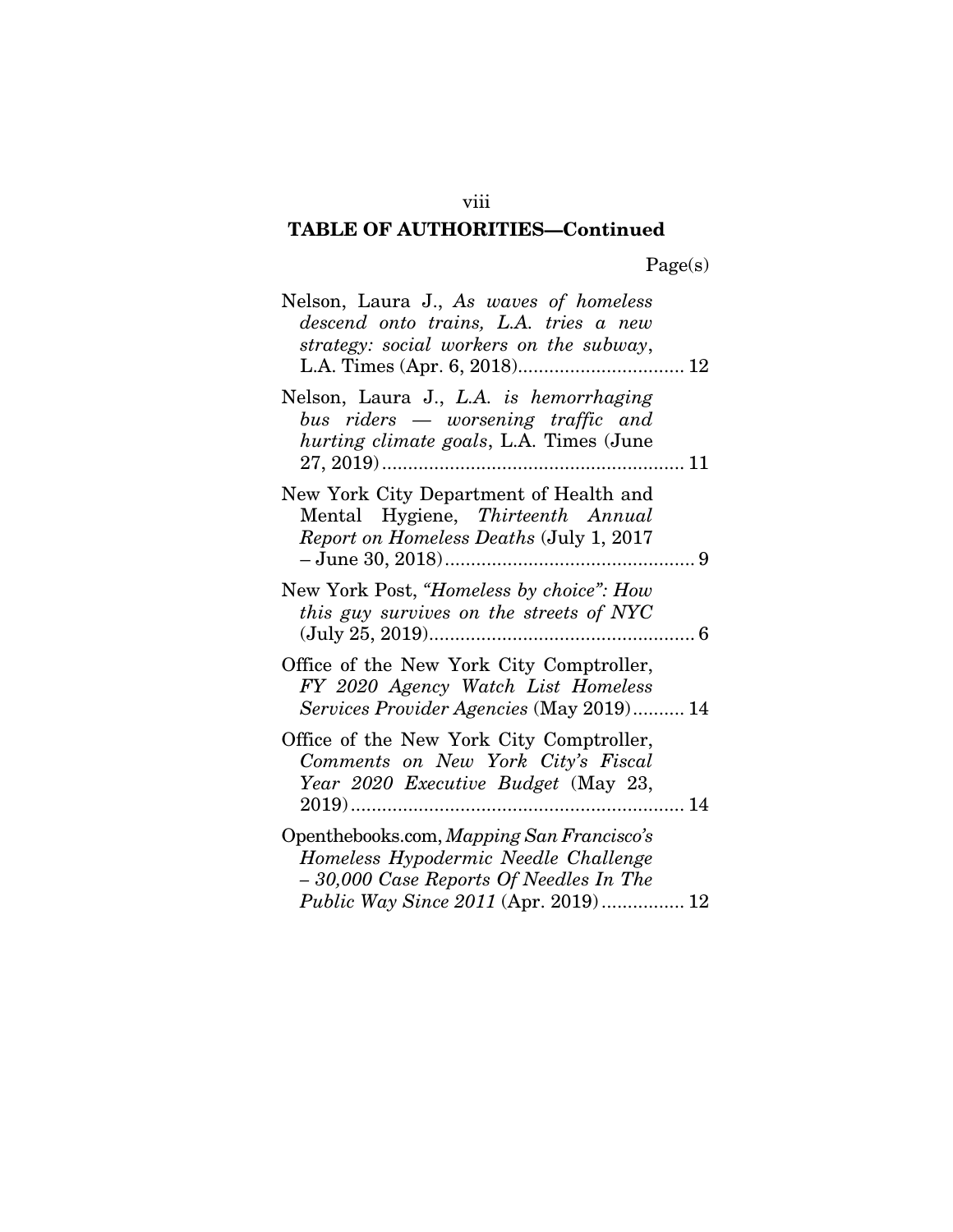| Quinnipiac U., New York City Mayor Gets<br>Worst Grades On Corruption, Quinnipiac<br>University Poll Finds; 96% Say<br>Homelessness Is Serious Problem (Mar. 1,<br>10<br>$2017)$<br>.                    |
|----------------------------------------------------------------------------------------------------------------------------------------------------------------------------------------------------------|
| San Francisco Budget and Legislative<br>Analyst's Office, Policing and Criminal<br>Justice Costs Related to Open Air Drug<br>Dealing in the Tenderloin, South of<br>Market, and Mid-Market neighborhoods |
| San Francisco Chamber of Commerce,<br>Public Safety, Homelessness and Afford-<br>ability are Biggest Issues in 2018 SF                                                                                   |
| San Francisco Controller, 2019 San Francisco<br>City Survey: A biennial survey of San<br>Francisco residents (May 13, 2019) 10                                                                           |
| Smith, Dakota & David Zahniser, Filth<br>from homeless camps is luring rats to L.A.<br>City Hall, report says, L.A. Times (June<br>$3, 2019)$<br>12<br>.                                                 |
| Stuart, Forrest, Down, Out, and Under                                                                                                                                                                    |
| Swan, Rachel, BART's end of the line surges<br>with homeless as misery plays out each<br>night, S.F. Chronicle (June 22, 2019)  11                                                                       |
| Swan, Rachel, Violent crime on BART more<br><i>than doubles in four years, S.F. Chronicle</i>                                                                                                            |

ix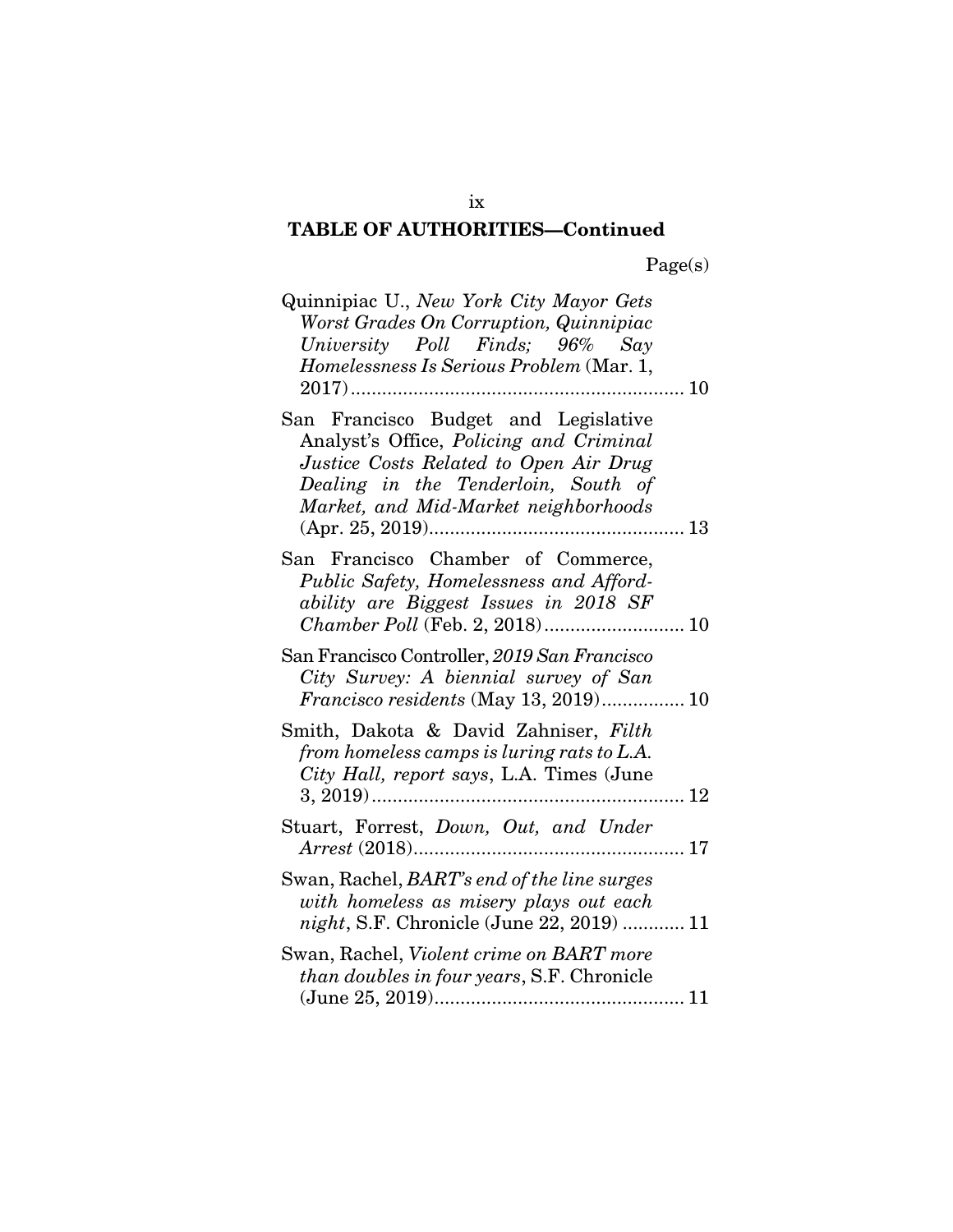Page(s)

| Thadani, Trisha, A ticket out of town, S.F.                                                                                      |
|----------------------------------------------------------------------------------------------------------------------------------|
| U.S. Census Bureau, 2013-2017 American<br>Community Survey 5-Year Estimates:<br>Poverty Status in the Past 12 Months, All        |
|                                                                                                                                  |
| U.S. Dept. of Housing and Urban<br>Development, HUD's Definition of<br>Homelessness: Resources and Guidance                      |
| Woodyard, Chris, Los Angeles County seeks<br>action from city on toilets, rats and trash<br>to combat homeless crisis, USA Today |

x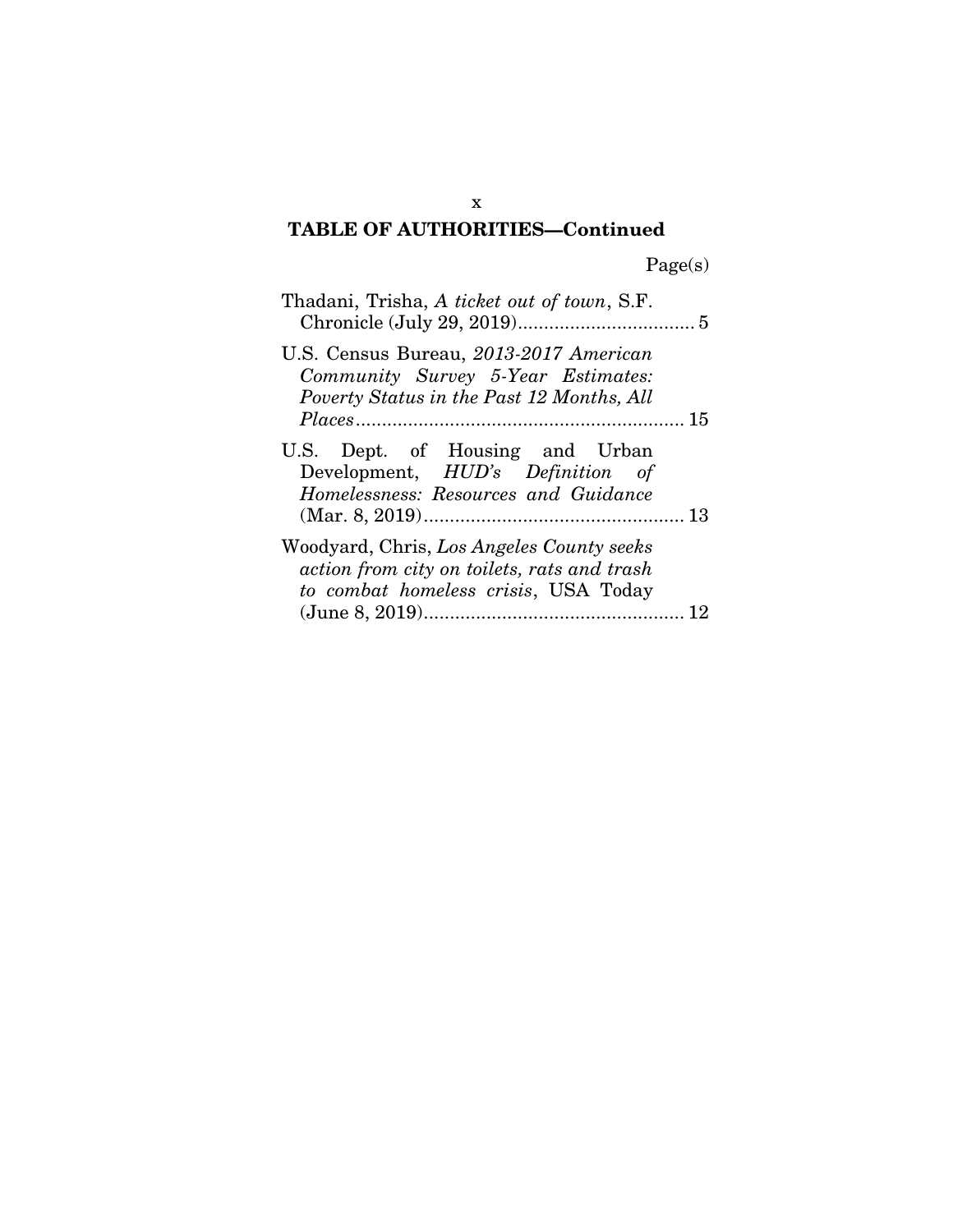#### INTEREST OF *AMICUS CURIAE*<sup>1</sup>

*Amicus Curiae* Stephen Eide is a Senior Fellow at the Manhattan Institute for Policy Research. He has written extensively on the subjects of public finance and social policy in National Affairs, the Wall Street Journal, CityLab, Politico, the New York Daily News, and Governing among other publications. He is also the author of over twenty policy studies on these subjects, published by the Manhattan Institute, and has a Ph.D. in political science from Boston College. *Amicus Curiae*'s interest is in seeing this Court affirm cities' ability to maintain orderly public spaces unencumbered by lower courts' use of the Eighth Amendment to intrude upon the separation of powers.

#### SUMMARY OF ARGUMENT

Boise has quality-of-life ordinances that prohibit camping and sleeping in public spaces, with exceptions precluding enforcement when there is no available overnight shelter. Boise's homeless shelters have never been full. Pet. App. 78a. And the district court found that there was "no actual or imminent threat that either Plaintiff will be cited for violating the Ordinances." Pet. App. 71a–72a. Yet the Ninth Circuit reversed a district court's legal and factual findings to hold that Boise's homelessness policy was not good enough to permit enforcement of these laws. This is not, as the Ninth Circuit claims, a "narrow" ruling (Pet. App. 62a, 15a), but one that envisions judicial micromanagement of public policy through

<sup>1</sup> All parties were timely notified of *amicus*'s intent to the filing of this brief, and have filed blanket consents for *amicus* briefs. No party's counsel authored any part of this brief. In addition to *amicus* and counsel, the Manhattan Institute for Policy Research funded the preparation and submission of this brief.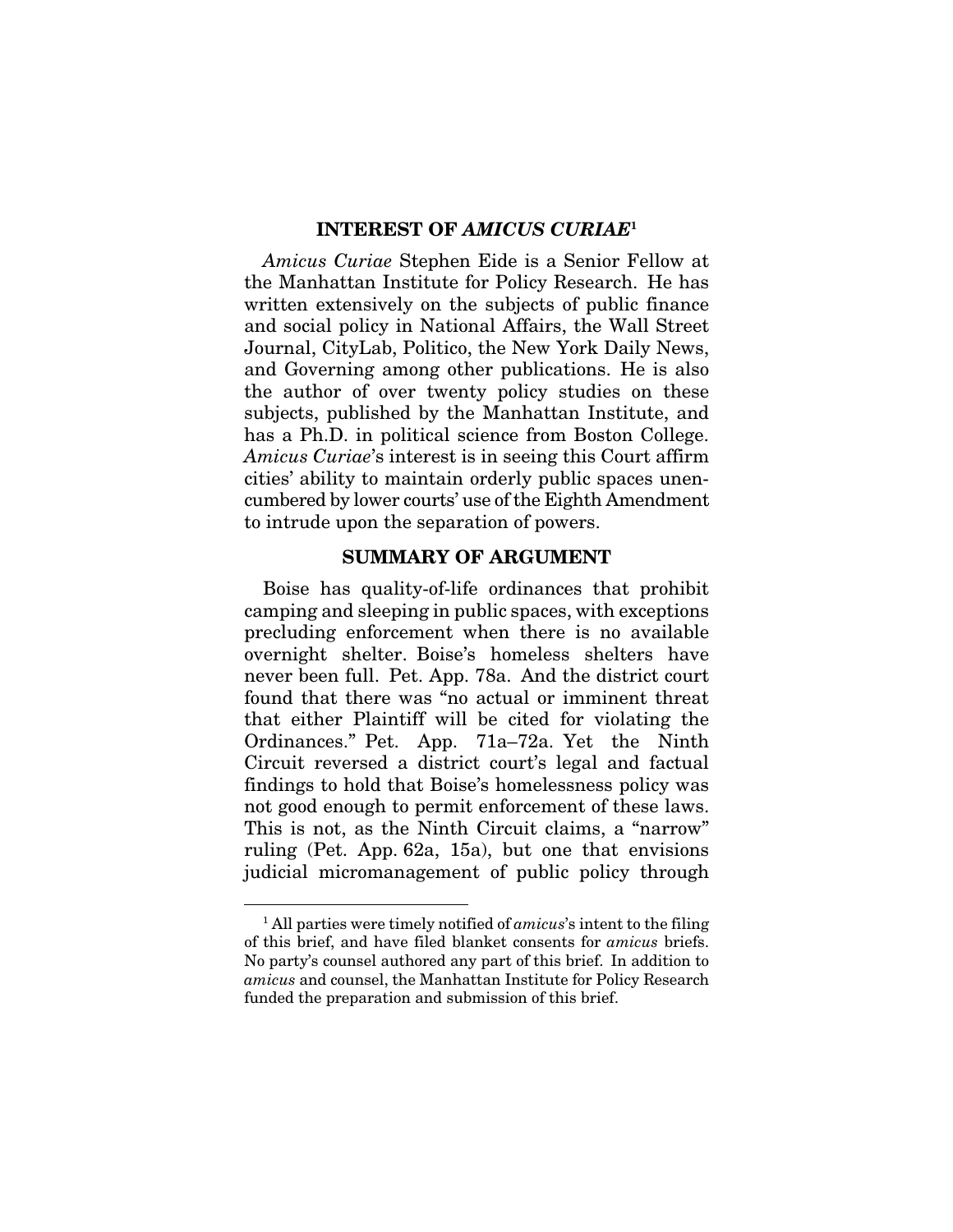litigation. The Ninth Circuit requires courts not only to assess the leniency of local law enforcement agencies but also that of small non-profit shelters that operate independently of city governments. Unless smaller, poorer municipalities choose to adopt the failed and prohibitively expensive homelessness policies of New York City, Los Angeles, and San Francisco, the Ninth Circuit requires them to surrender the possibility of protecting their citizens from the health and crime problems associated with large encampments, and surrender to those encampments public spaces intended for the entire public to share. Such judicial micromanagement infringes on the separation of powers and guarantees inferior public policy. It cannot be a valid interpretation of the Eighth Amendment, and the Supreme Court should grant certiorari to reverse the Ninth Circuit's decision.

#### ARGUMENT

I. *Martin*'s logic points to an expanded role for the judiciary over homeless services systems. But the judiciary is poorly positioned to assess the adequacy of homeless services systems.

In *Martin et al. v. City of Boise, Idaho*, the Ninth Circuit struck down two ordinances, Boise, Idaho, City Code  $\S 5-2-3(A)(1)$  and  $\S 7-3A-2(A)$ , regulating camping and sleeping in public spaces, that Boise considered essential to its response to homelessness. The Ninth Circuit based its decision on an interpretation of the Eighth Amendment and its finding that Boise's homeless services system was inadequate to the needs of its homeless population.

*Martin* dictates that, to avoid inflicting "cruel and unusual punishments" on homeless individuals, a city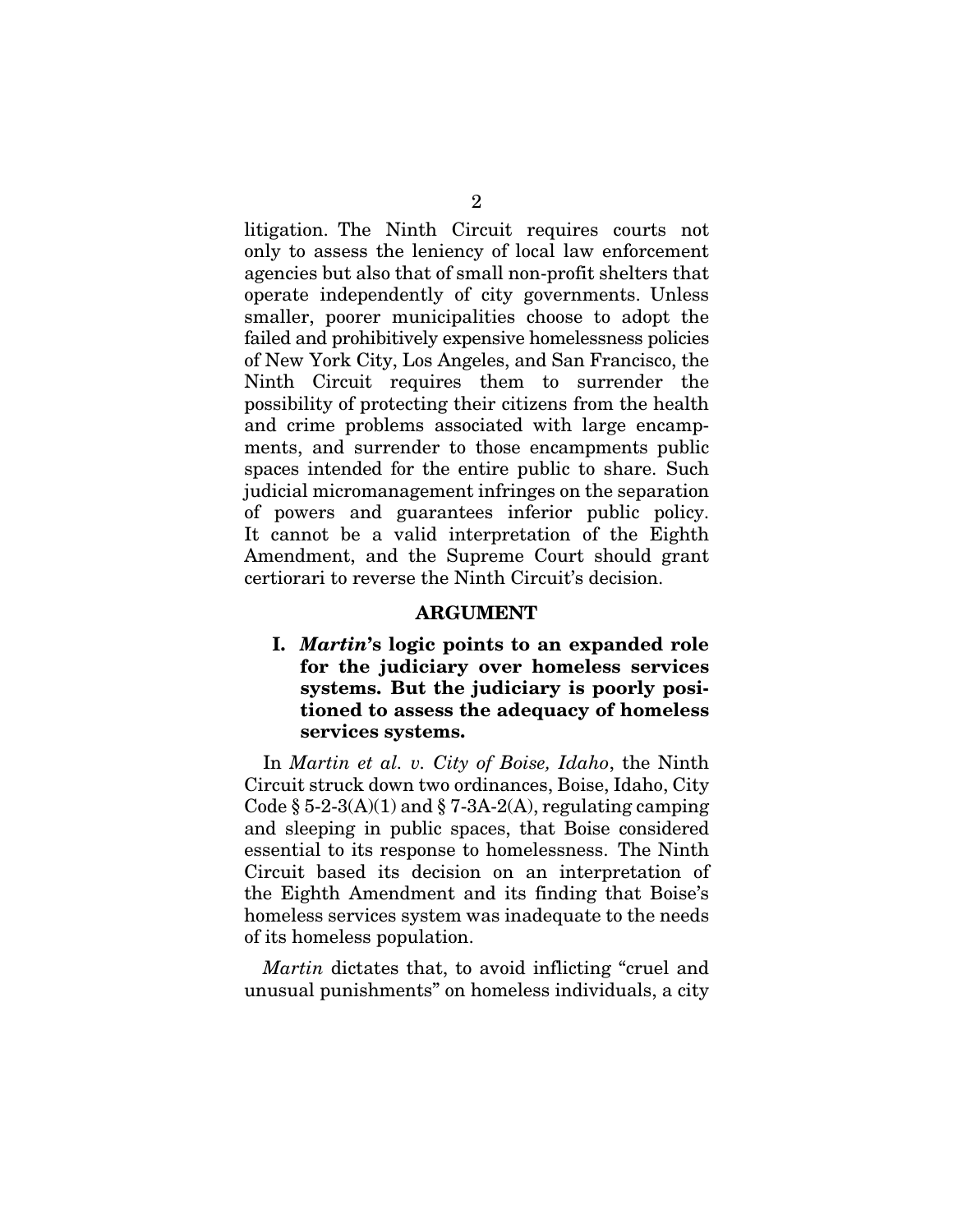must provide them with shelter before forbidding them from setting up encampments in public spaces. But to test whether shelter is "practically available" (Pet. App. 65a) (also "realistically available" (*Id.* 62a n.8)), the Ninth Circuit emphasized that counting shelter beds is not enough. (The district court had found that "there has not been a single night when all three shelters in Boise called in to report they were simultaneously full for men, women or families." Pet. App. 78a.) Rather, the Ninth Circuit also requires additional scrutiny of the conditions under which shelter is offered, such as whether there are time limits and any religious orientation on the part of the shelter provider, to determine whether the homeless truly have an alternative to the streets. In other words, the quality of shelter matters, not just the quantity. When homeless individuals or other advocates, empowered by *Martin* to demand less enforcement of quality-of-life ordinances or more spending on homeless services, dispute cities' claims about the strength of existing services and programs, courts will have to adjudicate these disputes, even when the ordinances already have exceptions prohibiting enforcement when "there is no available overnight shelter." Pet. App. 77a–78a.

In practice, therefore, *Martin* mandates broad and thoroughgoing judicial oversight of local homelessness policy. To keep local quality-of-life ordinances in line with the Eighth Amendment, the Ninth Circuit wants judges, on the "demand" side, to examine the size and character of communities' homeless populations and, on the "supply" side, the size and character of local homeless services systems.

Courts are not competent to conduct such examinations. If *Martin* remains the law, cities' responses to homelessness will remain constantly hampered by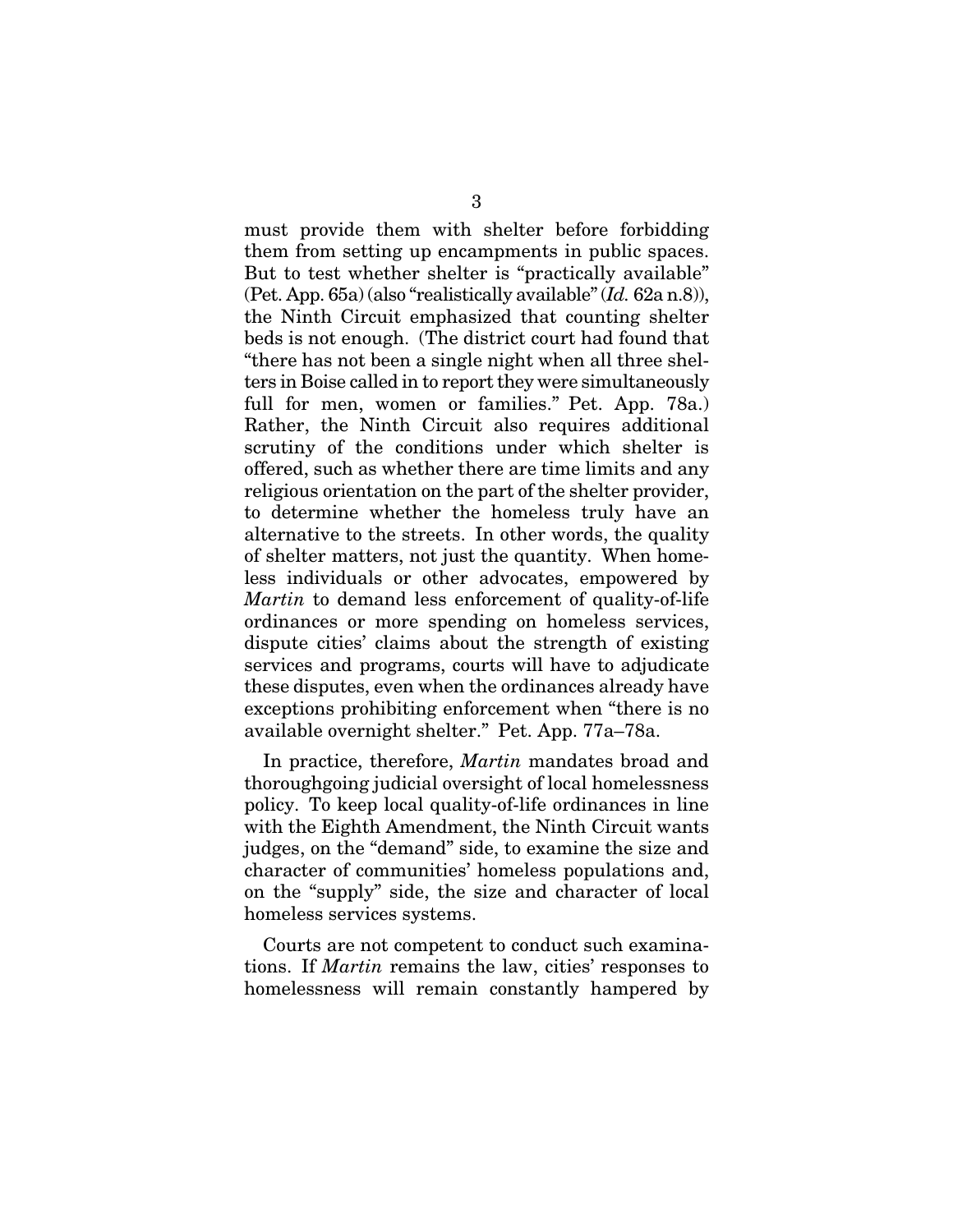litigation as judges stumble through policy details better left to be sorted out by local officials.

One of the most common debates in homeless policy is whether the homeless are on the streets by choice. Among any community's homeless population, some may have friends or family who would take them in; the "service resistant" would refuse shelter under any circumstances, often because of factors such as mental illness; and some are committed to a life on streets as a matter of principle. Even though such cohorts may represent a minority of a community's homeless population, their size may not be inconsequential at the margins. Given the pressure that *Martin* places on cities, hundreds of thousands of dollars in scarce city resources, perhaps even millions, depend on a court's determination as to whether every single homeless individual has no choice in sleeping without shelter—or just most of them. The Ninth Circuit, inadvertently or otherwise, acknowledges the challenge of "service resistance": "Naturally, our holding does not cover individuals who *do* have access to adequate temporary shelter, whether because they have the means to pay for it or because it is realistically available to them for free, but who choose not to use it." Pet. App. 62a n.8 (emphasis in original). The record in *Martin* speaks to the indeterminacy of some people's homeless status. Robert Martin is not even a resident of Boise but only becomes part of its homeless population when he comes to town to visit his Boisebased son. Pet. App. 75a, 40a, 49a. A judge, in seeking to ascertain the proportion between a city's homeless and available shelter beds, per *Martin*, will be hard-pressed to evaluate how many homeless have options and are thus not that city's responsibility.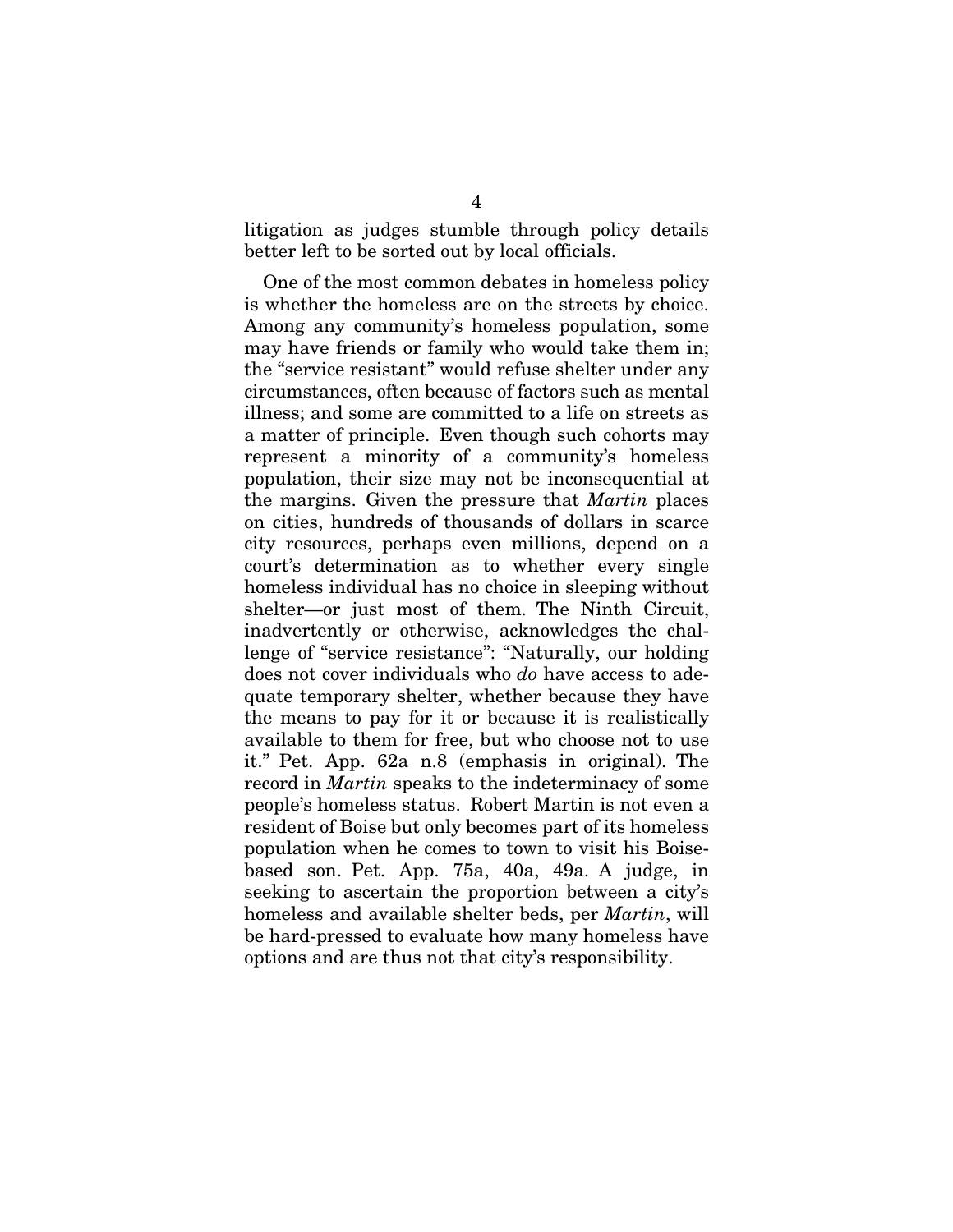Data on communities' street homeless are derived mainly from point-in-time counts performed annually or biennially by volunteers. They are at best estimates and offer limited information relevant to such pressing questions such as the degree to which any community's homeless are on streets because of untreated mental illness or a temporary disruption in their housing situation. Yet the logic in *Martin* would require judges to go beyond what the point-in-time data reveal to make sure that a city, whenever it is trying to enforce restrictions on public camping, is not undercounting the size of the homeless population genuinely eager to come in off the streets.

Turning, now, to the supply side of the equation, how can judges determine whether some cities increase homelessness by increasing their service offerings for the homeless? Some jurisdictions are more accommodating to the homeless than others.<sup>2</sup> Such disparities

<sup>2</sup> *E.g.,* Rachel Aviv, *Netherland*, New Yorker (Dec. 2, 2012) ("Throughout the summer of 2009, Samantha researched the logistics of being homeless in New York, reading all the articles she could find online, no matter how outdated... In a purple spiral-bound notebook, she created a guide for life on the streets. She listed the locations of soup kitchens, public libraries, bottlereturn vending machines, thrift stores, and public sports clubs, where she could slip in for free showers."); Trisha Thadani, *A ticket out of town*, S.F. Chronicle (July 29, 2019) ("After years of being homeless in Iowa, 26-year-old Isaac Langford decided to give San Francisco a try. In San Francisco, he heard, social services are plentiful, anyone is welcome and the weather is pleasant."); Amy Graff, *Is SF a friendly city for homeless? 17 people living on the street told us*, S.F. Chronicle (Nov. 5, 2018) ("We went out and talked to people living on the street and asked them: 'Is San Francisco a friendly city to the homeless?' Most everyone recognized the services the city and nonprofits provide, offering food, shelter, drug rehabilitation, job counseling, and even haircuts. These, they agreed, make the city a friendlier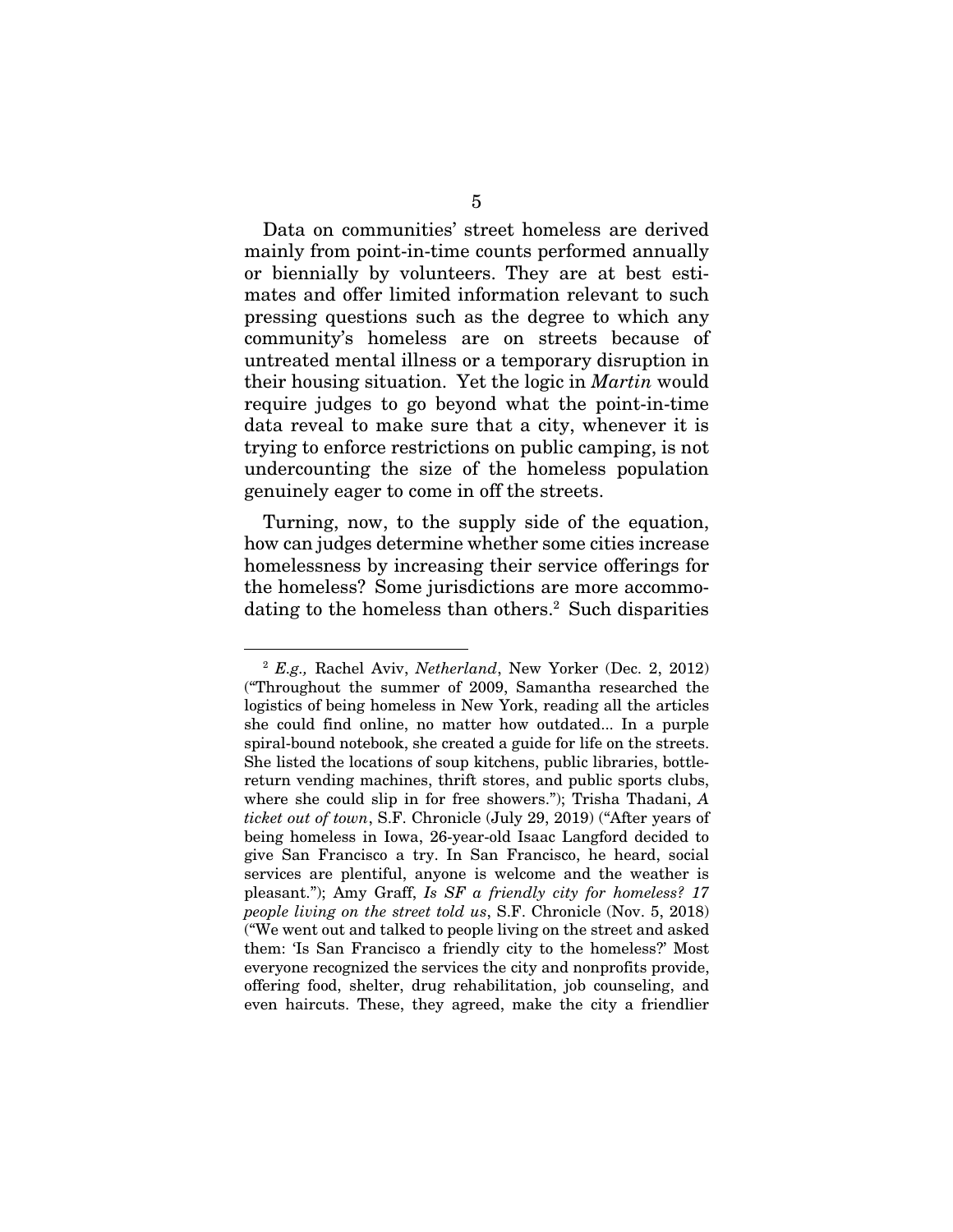between communities fuel the ongoing debate in California over the "regional" character of the homelessness crisis. Well-designed service systems move the maximum number of their clients out of homelessness while enabling homelessness among a minimal number of clients. But not all service systems may be equally well-designed. To reemphasize, the number of individuals choosing to be homeless in a city to access certain housing benefits may be in the minority. But their number matters given the unnecessary fiscal burden that courts could place on a city by demanding that it make housing available for such individuals.

Still more complicated, from the perspective of judicial competence, is the question of shelter quality. Two of Boise's shelters are run by faith-based organizations. Both the Ninth Circuit and district court scrutinized whether potential shelter clients were somehow forced to choose between violating the law by sleeping in public or violating their consciences by being coerced into practicing a religion they found objectionable. The district court found no evidence of coercion. Pet. App. 76a–77a. But the Ninth Circuit did, though based on highly ambiguous details. *Id.*  47a–48a.

Faith-based organizations, going back many generations, have played a lead role in our nation's response

place and they appreciate the generosity."); Kevin Fagan, *Bay Area homelessness: 89 answers to your questions*, S.F. Chronicle (July 28, 2019) ("Do homeless people often relocate — move to a particular city because of better services, sense of community, weather, etc.? A vast majority stay in the community they are most familiar with. That said, a small percentage may select cities where they think they will get more assistance."); New York Post, *"Homeless by choice": How this guy survives on the streets of NYC* (July 25, 2019).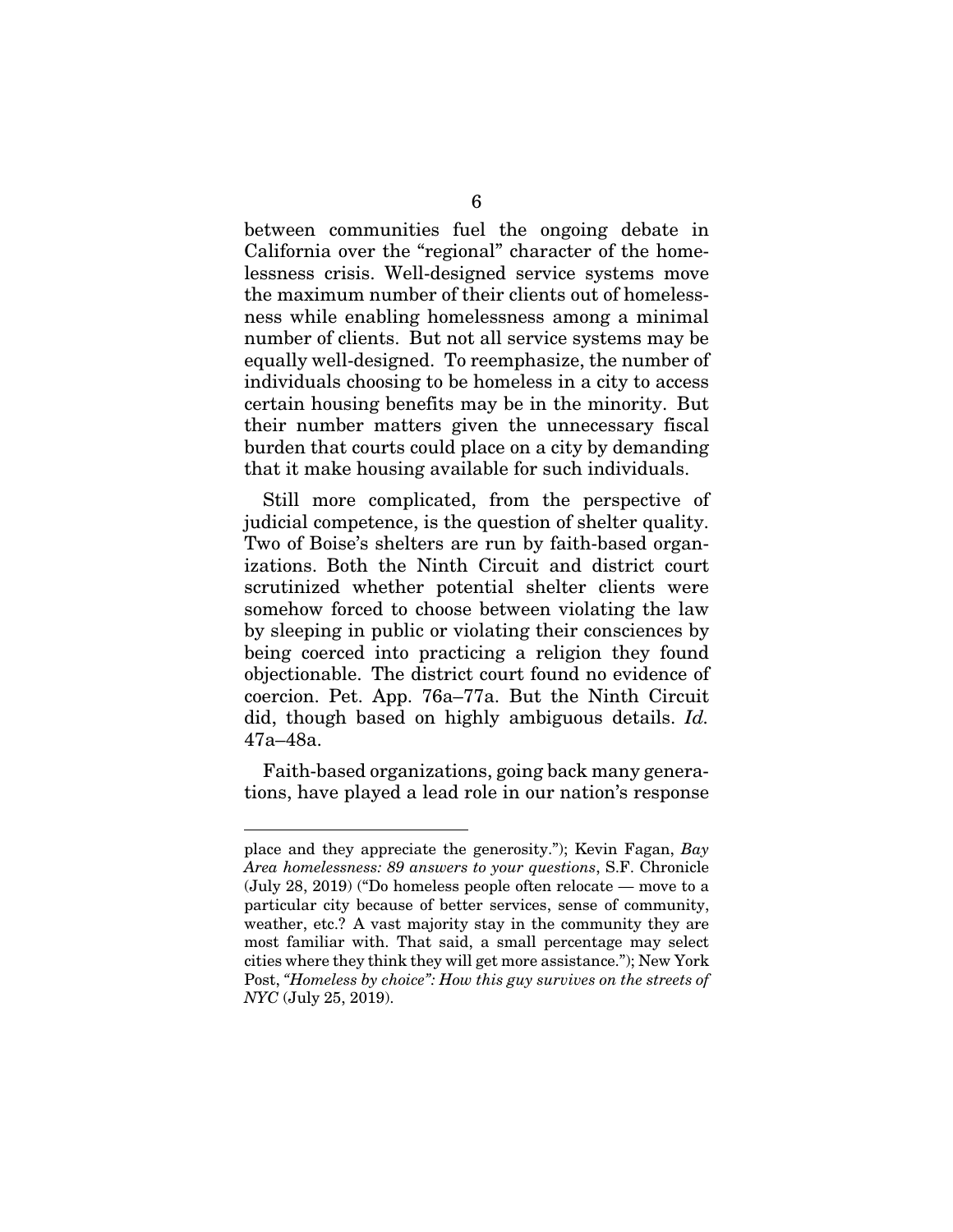to homelessness. In many communities, they still have the lead.3 To suggest that references to Jesus on a shelter's intake form or "messages and iconography on the walls" (Pet. App. 38a) might render shelter "practically [un]available" to the homeless could destabilize existing local service systems. Possible consequences include increased financial pressures on local governments to provide unequivocally secular shelter programs and a chilling effect on private faith-based organizations that had been considering starting up or expanding programs for the homeless.

A shelter's religious orientation may be sometimes hard to distinguish from restrictions on client behavior. For example, both plaintiffs Martin and Anderson complained about not being as free to smoke as they liked in certain shelters. Pet. App. 79a, 84a. Is a shelter bed "practically available" if access to it is contingent on an individual overcoming a compulsion to drink or use drugs? Boise's ordinances stipulate that the failure to use a shelter because of its sobriety requirements is not an excuse for sleeping in public. Pet. App. 123a–125a (Boise, Idaho, City Code §§ 5-2-3(B)(1), 7-3A-2(B)). The Ninth Circuit in *Martin* was silent on these provisions of Boise's municipal code, having satisfied itself with sufficient evidence elsewhere of the local shelter network's inadequacies. But given the extent of Ninth Circuit's interpretation of the Eighth Amendment, advocates could well press other judges to find sobriety requirements to be unconstitutionally onerous. Such requirements are valuable to a homeless-shelter client who is trying to

<sup>3</sup> Byron Johnson, William H Wubbenhorst & Alfreda Alvarez, *Assessing the Faith-Based Response to Homelessness in America: Findings from Eleven Cities* (Baylor Institute for Studies of Religion 2017).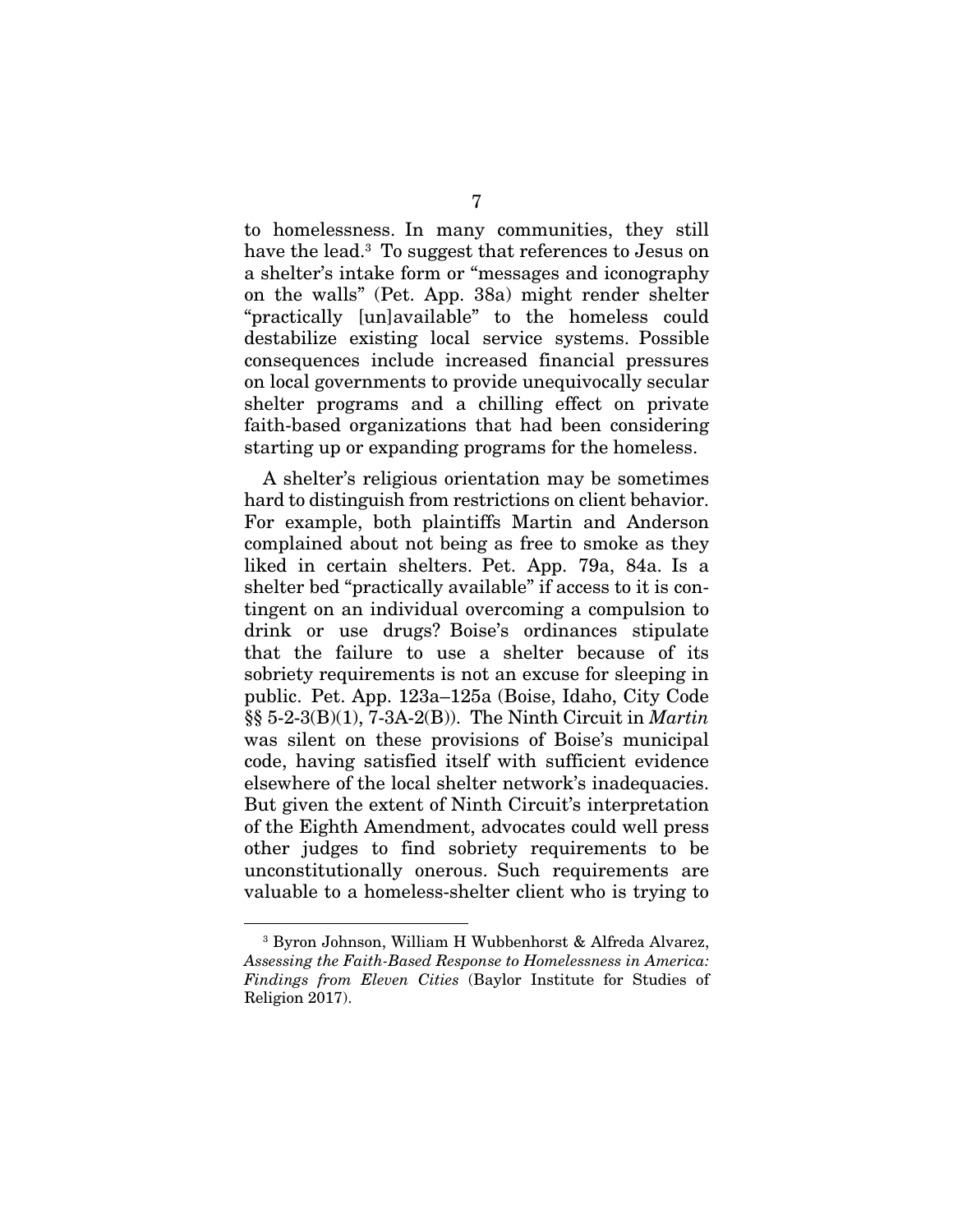get his life back together and sees the presence of intoxicated roommates as a barrier to his upward mobility. But his less motivated peers may see sobriety requirements as an entry barrier to shelter. This is not an academic thought experiment. So-called "low barrier" shelter options are enormously popular among homeless advocates, but they can be costly to operate if quality (security, service offerings, staffing levels) is a concern. San Francisco's highly-touted "Navigation Center" model, for instance, costs around  $$100$  per bed per day.<sup>4</sup> How should judges adjudicate this dispute over the value of sobriety requirements? *Martin* does not say, other than to criticize Boise's shelter offerings as too small and not variegated enough in a city of 228,000 people.

Do time limits serve a legitimate purpose in a city's network of shelter beds? Many shelter operators would say that they do, since first of all, shelter is supposed to be temporary housing and second because time limits allow providers to grant a broad distribution of a limited public benefit. Occupying a shelter bed for months on end prevents others from using that resource. At least two of Boise's three shelters use time limits in some form. But the Ninth Circuit was wary of the speculative possibility that someone cited for violating one of Boise's ordinances could hypothetically be on the streets because they exceeded their time limit at one of the city's shelters. Pet. App. 47a.

*Martin* directs courts to assess not only the constitutionality of local laws and policies but the degree of leniency in enforcing those laws and policies. Boise, of course, formally embraced leniency through its

<sup>4</sup> Kevin Fagan, *Bay Area homelessness: 89 answers to your questions*, S.F. Chronicle (July 28, 2019).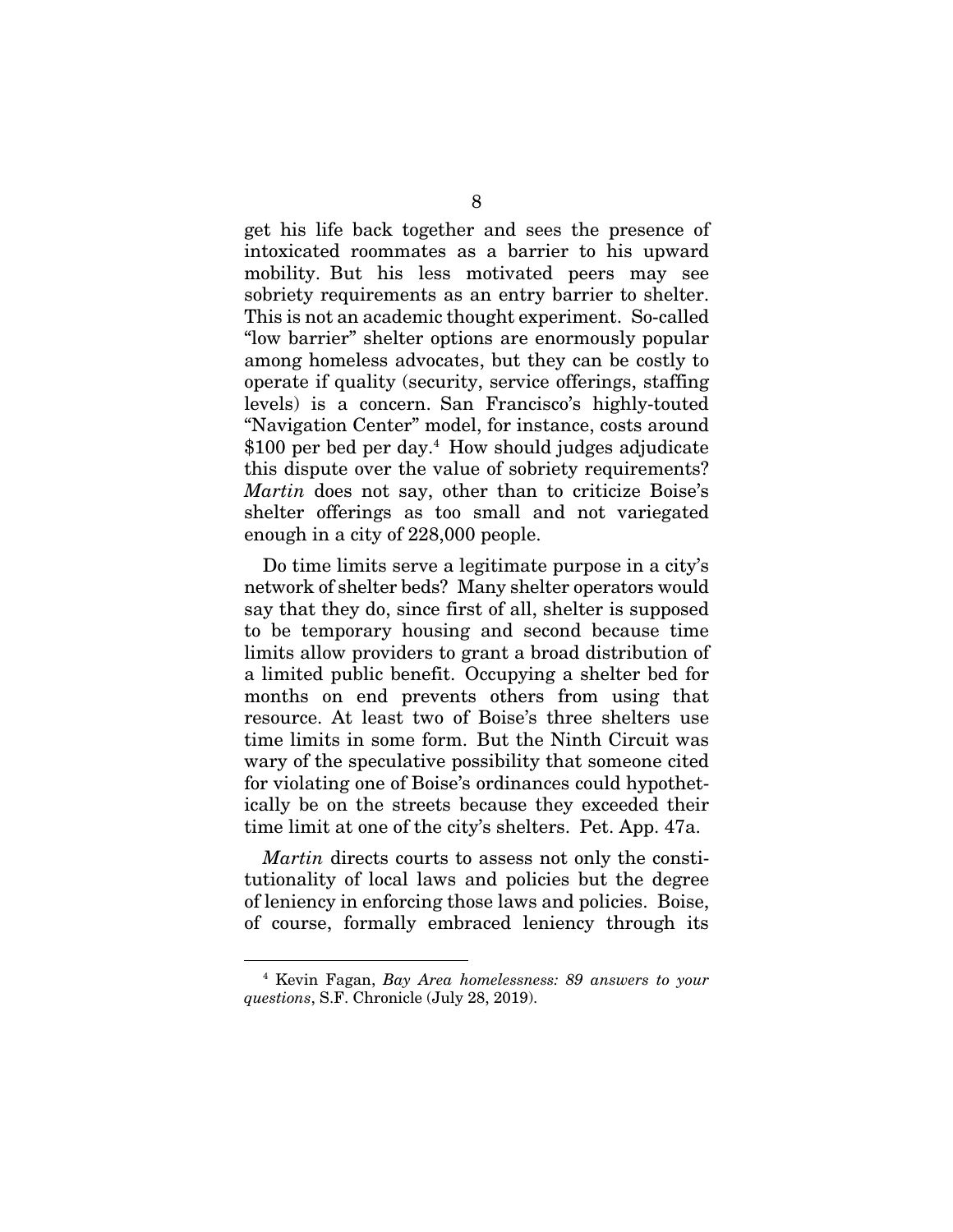"Shelter Protocol," which instructed police not to enforce the camping and sleeping ordinances if all shelters were full.<sup>5</sup> The district court viewed this as sufficient to defend the ordinances' constitutionality but the Ninth Circuit did not. Courts, following *Martin*, must assess not only the leniency of local law enforcement agencies but also that of small non-profit shelters that operate independently of city governments. Homeless service providers are not universally rigid in their implementation of rules on time limits and sobriety. Providers often walk a fine line between establishing certain norms and expectations for all their clients while also tolerating human frailty. An organization that has had in place sobriety requirements and time limits for years but allows, at its discretion, the occasional exception: how "available" are their shelter beds? Judges will find elusive an answer to that and similar inquiries into shelter providers' operations.

#### II. The Ninth Circuit's ruling in Martin is unaffordable, inequitable, and not narrow.

No one disputes that homelessness is bad for the homeless, whose sufferings are abundantly chronicled in reports about their victimization,<sup>6</sup> rates of mortality,<sup>7</sup> and poor physical health.8 But homelessness is also

 $5$  Boise, Idaho, City Code § 5-2-3(B)(1) and § 7-3A-2(B).

<sup>6</sup> Michel R. Moore, L.A. Police Dep't, *The Los Angeles Police Department's 2018 Fourth Quarter Report on Homelessness* (Mar. 7, 2019).

<sup>7</sup> New York City Dep't of Health and Mental Hygiene, *Thirteenth Annual Report on Homeless Deaths* (July 1, 2017 – June 30, 2018).

<sup>8</sup> National Health Care for the Homeless Council, *Exposure-Related Conditions: Symptoms and Prevention Strategies* (Dec. 2007).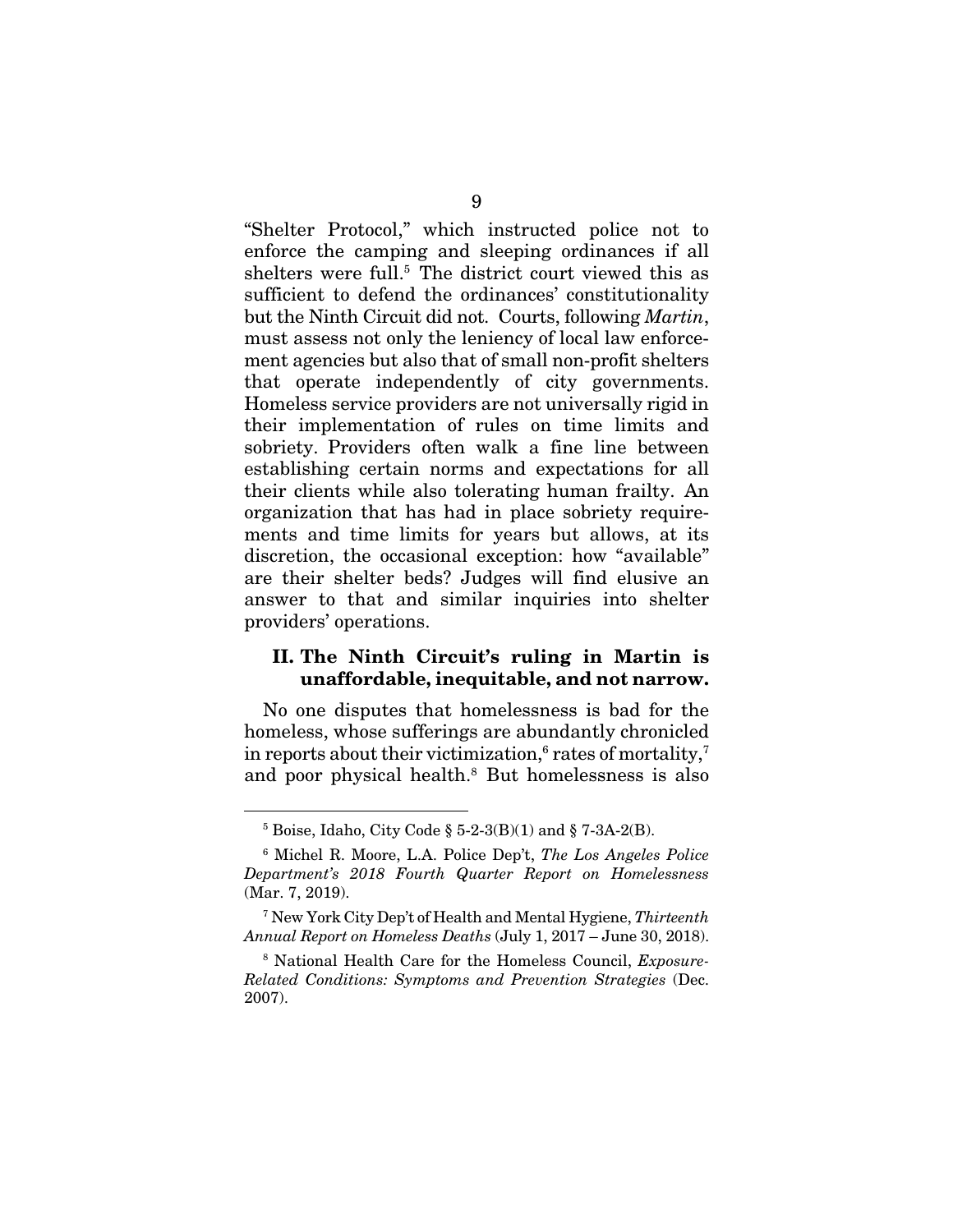bad for cities as a whole. Many recent surveys of the public in major cities have registered high levels of concern about homelessness.9 Driving these concerns are homelessness' associations with crime, public health emergencies, and threats to cities' quality of life.

If cities are unable to affordably enforce quality-oflife laws, there will be dramatic and pernicious repercussions. Across the nation, many libraries, parks, and other public spaces have ceased to feel fully public and have instead come to resemble the private accommodations of the homeless. The commonly accepted notion that park benches, plazas, and library carrels are public property and thus should be *shared* implies that they should be used temporarily, not occupied for entire days.10 Many cities are struggling

<sup>9</sup> *E.g.,* Quinnipiac U., *New York City Mayor Gets Worst Grades On Corruption, Quinnipiac University Poll Finds; 96% Say Homelessness Is Serious Problem* (Mar. 1, 2017); Mark Baldassare *et al.*, *Californians & Their Government: PPIC Statewide Survey* 6, 11, 24 (May 2019); San Francisco Controller, *2019 San Francisco City Survey: A biennial survey of San Francisco residents* 7, 10 (May 13, 2019); San Francisco Chamber of Commerce, *Public Safety, Homelessness and Affordability are Biggest Issues in 2018 SF Chamber Poll* (Feb. 2, 2018).

 $10$  "In open-access public spaces suited to rapid turnover, norms require individual users to refrain from long-term stays that prevent others from exercising their identical rights to the same space. These norms support government time limits on the use of public parking spaces and campsites. They also underlie informal cutoff points on the use of, say, a drinking fountain on a hot day, a public telephone booth in a crowded airport, or a playground basketball court. The longer an individual panhandles or bench squats, the more likely pedestrians will sense that he is disrespecting an informal time limit." Robert C. Ellickson, *Controlling Chronic Misconduct in City Spaces: Of Panhandlers, Skid Rows, and Public-Space Zoning*, 105 Yale L. J. 1165, 1178 (1996) ("Ellickson").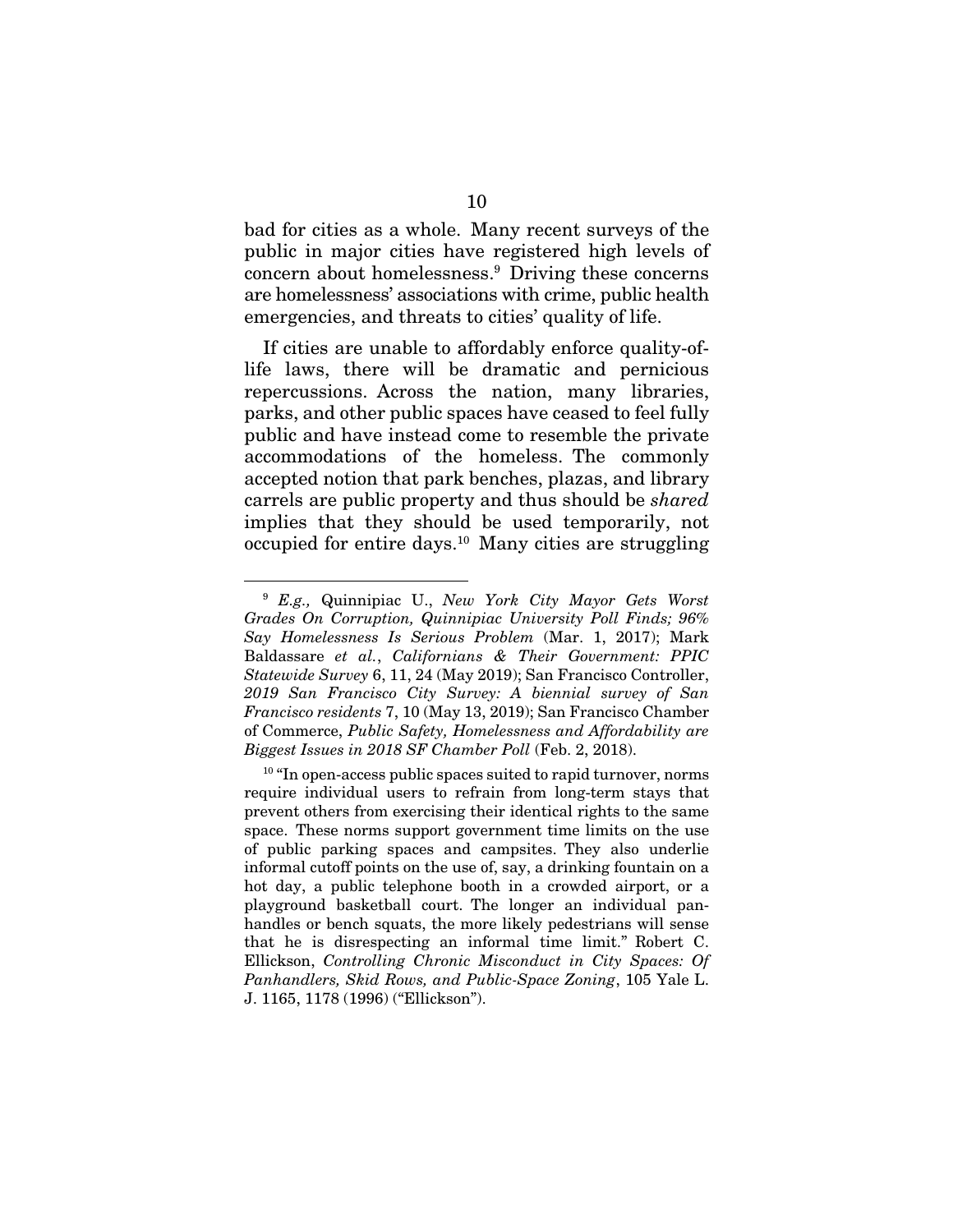to retain what remains of their brick-and-mortar retail industry; small-business owners and their trade groups are among the most vocal advocates of a more robust law enforcement to homelessness.<sup>11</sup> In a July 2019 report, the New York City Metropolitan Transportation Authority cited "the continuing challenge of the homeless population" as a factor in a recent drop in sales at Grand Central Terminal, where, in each of the last three years, point-in-time surveys have found over 200 unsheltered individuals.12

Several public transit systems have recently experienced declines in ridership, promoting concerns about how to arrest that trend by improving service quality.13 The Bay Area Rapid Transit system (which runs mainly between San Francisco and the East Bay) is struggling with declining levels of customer satisfaction and reports that "addressing homelessness" ranks at the top of surveys of consumer

<sup>11</sup> Heather Knight, *Small businesses can't escape misery on SF's streets*, S.F. Chronicle (July 27, 2018).

<sup>12</sup> Metropolitan Transportation Authority, *Safety Committee Meeting Committee Book* 13 (July 2019); Metropolitan Transportation Authority, *Joint Metro-North and Long Island Committees Meeting Committee Book* 101 (July 2019).

<sup>13</sup> *E.g.,* American Public Transportation Association, *Transit Ridership Report, First Quarter 2019* (May 31, 2019); Laura J. Nelson, *L.A. is hemorrhaging bus riders — worsening traffic and hurting climate goals*, L.A. Times (June 27, 2019); Rachel Swan, *BART's end of the line surges with homeless as misery plays out each night*, S.F. Chronicle (June 22, 2019); Rachel Swan, *Violent crime on BART more than doubles in four years*, S.F. Chronicle (June 25, 2019); Phil Matier, *BART's fare-evasion collection tally: One \$95 payment on 6,000-plus tickets*, S.F. Chronicle (June 26, 2019).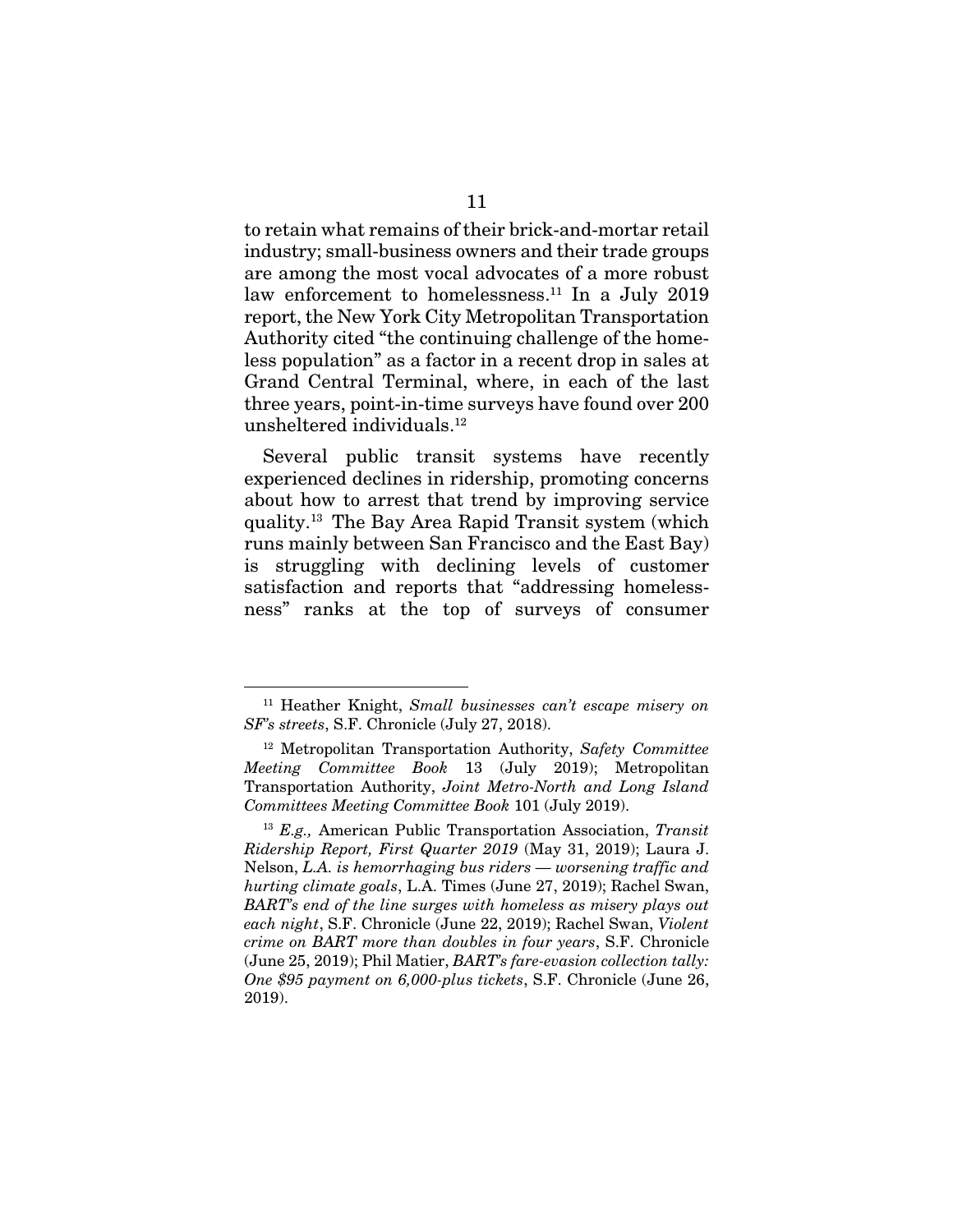complaints.14 In New York City's transit system, subway train delays caused by homelessness-related disturbances increased over 50 percent between 2014 and 2018.15

Still more seriously, the unchecked expansion of unsheltered homelessness has led to several public health crises, including streets littered with feces; used needles; and extraordinary quantities of refuse, outbreaks of infectious diseases, and rodent infestations.16 San Francisco's Tenderloin district is host to

<sup>14</sup> Alameda County Grand Jury, *2018–2019 Alameda County Grand Jury Final Report* 123–37 (June 21, 2019); *see also* Laura J. Nelson, *As waves of homeless descend onto trains, L.A. tries a new strategy: social workers on the subway*, L.A. Times (Apr. 6, 2018).

<sup>15</sup> Winnie Hu, *How Subway Delays and the Homeless Crisis Are Intertwined*, N.Y. Times (June 26, 2019)

<sup>16</sup> Anna Gorman & Kaiser Health News, *Medieval Diseases Are Infecting California's Homeless*, The Atlantic (Mar. 8, 2019); Gale Holland, Laura J. Nelson, and David Zahniser, *Fire at a homeless encampment sparked Bel-Air blaze that destroyed homes, officials say*, L.A. Times (Dec. 12, 2017); Gale Holland, *Hepatitis A outbreak sparks call for L.A. to give homeless people more street toilets*, L.A. Times (Sept. 26, 2017); Dakota Smith and David Zahniser, *Filth from homeless camps is luring rats to L.A. City Hall, report says*, L.A. Times (June 3, 2019); Chris Woodyard, *Los Angeles County seeks action from city on toilets, rats and trash to combat homeless crisis*, USA Today (June 8, 2019); Adam Andrzejewski, *Mapping San Francisco's Human Waste Challenge—132,562 Cases Reported In The Public Way Since 2008*, Forbes.com (Apr. 15, 2019); Openthebooks.com, *Mapping San Francisco's Homeless Hypodermic Needle Challenge—30,000 Case Reports Of Needles In The Public Way Since 2011* (Apr. 2019); California State Auditor, *Homelessness in California: State Government and the Los Angeles Homeless Services Authority Need to Strengthen Their Efforts to Address Homelessness* 24–25 (Apr. 2018); Los Angeles City Controller, *Report on Homeless Encampments* 2 (Sept. 2017) ("As we've seen in San Diego and Los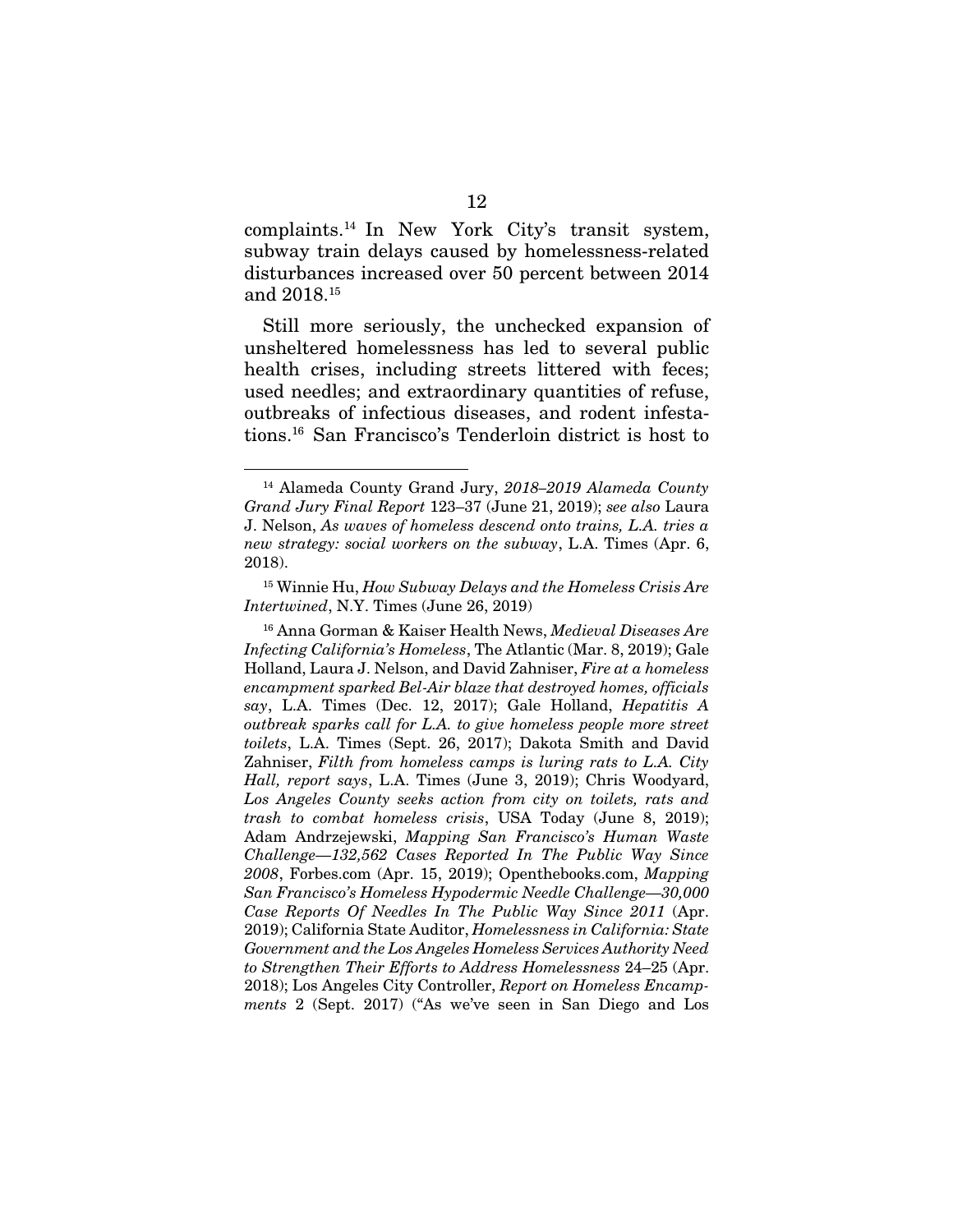40 percent of the city's unsheltered homeless population and 56 percent of the city's drug arrests. $17$ 

A policy response to homelessness requires consideration both for the homeless and broader public. One common approach is the regulation of conduct in public spaces through the passage and enforcement of quality-of-life ordinances. Among the varieties of conduct targeted for regulation by cities, sleeping stands out. Where one sleeps is, after all, how "homelessness" is defined.18 Cities are under increasing pressure to address encampments, in particular, because of their association with public health threats and tendency to render public places unaccommodating to the non-homeless. Some western communities, such as Seattle, Portland, Orange County, and San Francisco, have seen single encampments swell to hundreds of inhabitants.

This is why Boise viewed its anti-camping and disorderly conduct ordinances as so essential to meeting its obligations to provide for the public welfare. And this is also why the Ninth Circuit's ruling in *Martin* has raised so many concerns in other jurisdictions, including concerns about economic justice.

Angeles County, homeless encampments can pose unique health risks that quickly escalate into health crises.").

<sup>17</sup> Applied Survey Research, *San Francisco Homeless Count & Survey Comprehensive Report* 12 (2019); San Francisco Budget and Legislative Analyst's Office, *Policing and Criminal Justice Costs Related to Open Air Drug Dealing in the Tenderloin, South of Market, and Mid‐Market neighborhoods* 6–7 (Apr. 25, 2019).

<sup>18</sup> U.S. Dep't of Housing and Urban Development, *HUD's Definition of Homelessness: Resources and Guidance* (Mar. 8, 2019).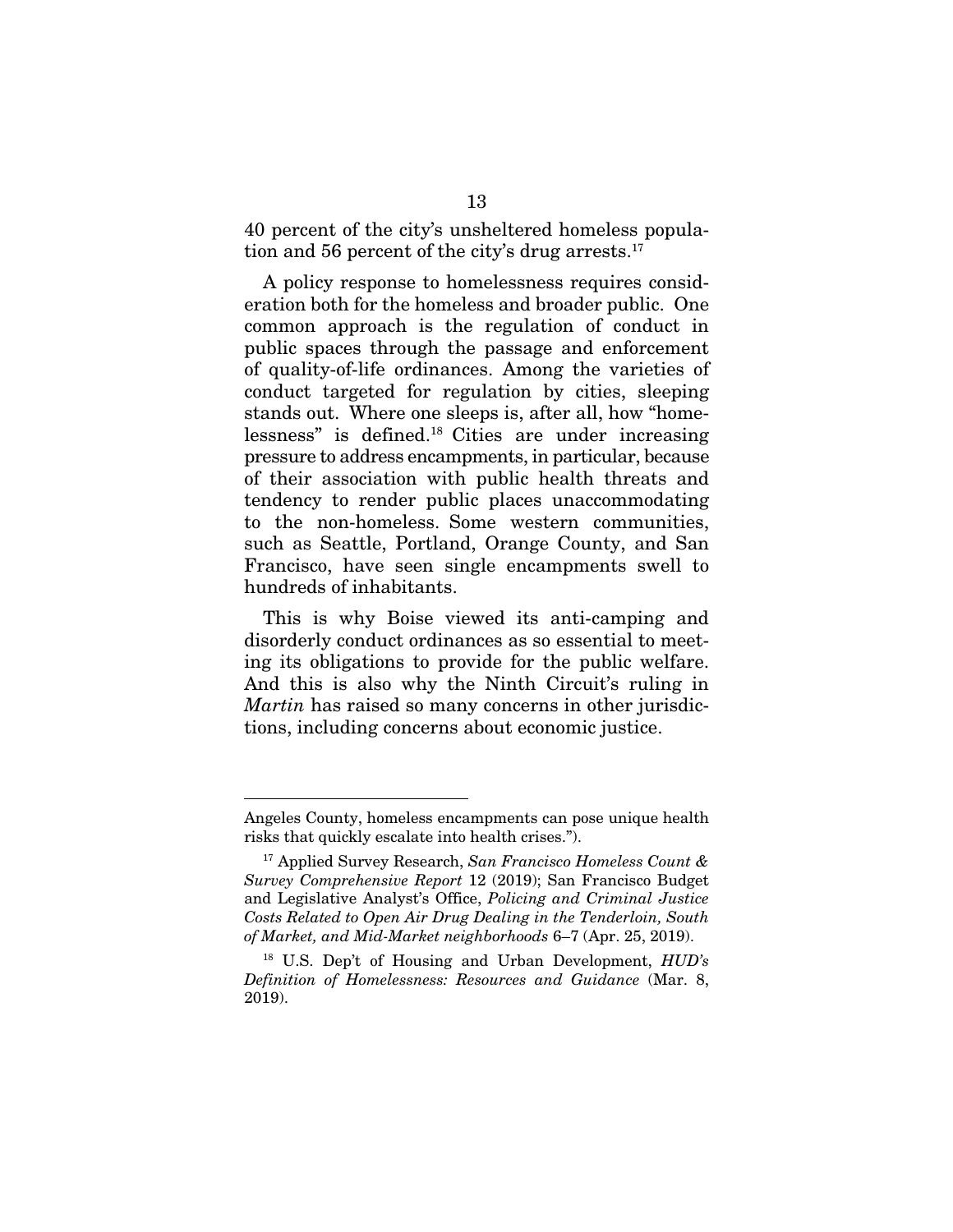Wealthy households have ample options for leisure and transportation. They are far less threatened by disorderly streets, parks, and transit systems than are low-income households.<sup>19</sup> By the same token, wealthy cities don't have to worry as much about funding shelter.

In his Apr. 2019 dissent to the Ninth Circuit's denial of rehearing *en banc*, Judge Smith warned of a "an overwhelming financial responsibility to provide housing." Pet. App. 15a. The experience of New York City provides evidence of that prediction. New York City grants a "right to shelter" to its entire homeless population and at all times during the year.20 It may well be the most unqualified right to shelter of any jurisdiction in the nation. The current cost of New York's homeless services system—meaning mostly shelter and programs designed to keep the potentially homeless out of shelter—now exceeds \$3 billion annually, or more than the city's spending on fire protection, libraries, and parks combined.21 Owing to unique advantages such its status as a global financial center, New York is, for now, able to support a right to shelter. If the choice is between funding shelter at

<sup>&</sup>lt;sup>19</sup> "To favor the poorest may disadvantage the poor, who are as unhappy with street disorder as the rest of the population. Because residents of poor urban neighborhoods tend to make especially heavy use of streets and sidewalks for social interactions, they have an unusually large stake in preventing misconduct there." Ellickson, 105 Yale L. J. at 1189–90.

<sup>20</sup> Final Judgment by Consent, *Callahan v. Carey*, No. 79- 42582 (N.Y. Cty. Sup. Ct. Aug. 26, 1981); *McCain v. Koch*, 117 A.D.2d 198, 502 N.Y.S.2d 720 (1986).

<sup>21</sup> Office of N.Y.C. Comptroller, *Comments on New York City's Fiscal Year 2020 Executive Budget* Table A2 (May 23, 2019); Office of N.Y.C. Comptroller, *FY 2020 Agency Watch List Homeless Services Provider Agencies* 2 (May 2019).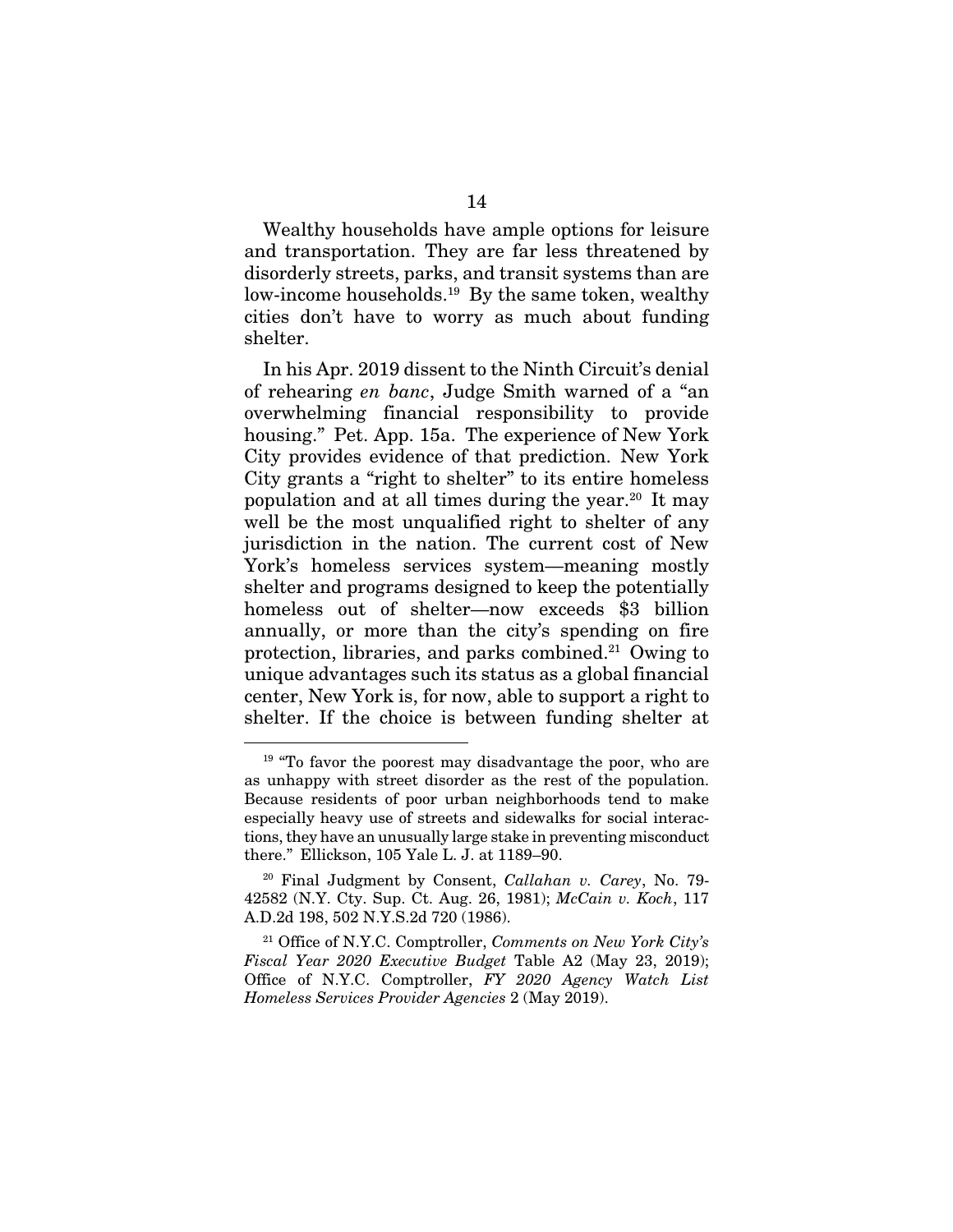New York proportions or allowing encampments to proliferate, many cities whose tax bases are not as robust as New York's will have to accept the latter option. According to 2013-17 data from the American Community Survey, among localities with a population above 80,000, fifty-two have a poverty rate of 25 percent or more.<sup>22</sup>

Jurisdictions differ dramatically in the strength of their local tax bases or "fiscal capacity."23 Cities with weak fiscal capacities are already struggling to support their traditional array of municipal services— K-12 public education, public safety, maintenance of basic infrastructure, parks, libraries—and make good on their retirement-benefit and pension commitments and debt obligations. $24$  During the Great Recession era, three major cities within the Ninth Circuit's jurisdiction went through Chapter 9 bankruptcy (Vallejo, Stockton, and San Bernardino). America's many fiscally distressed cities are in no position to embark on a massive new investment in homeless services.

Yet this is what *Martin* requires—or else the city can do nothing.

Maintaining reasonable standards of public order is a basic expectation of local self-government. To require a less affluent city to either provide housing for all its homeless or accommodate them on the

<sup>22</sup> U.S. Census Bureau, *2013-2017 American Community Survey 5-Year Estimates: Poverty Status in the Past 12 Months, All Places* (last checked Sept. 22, 2019).

<sup>23</sup> Joshua T. McCabe, *Federalism in Blue and Red*, National Affairs (Summer 2017).

<sup>24</sup> Stephen Eide, *Rust Belt Cities and Their Burden of Legacy Costs*, Manhattan Inst. for Policy Research (Oct. 2017).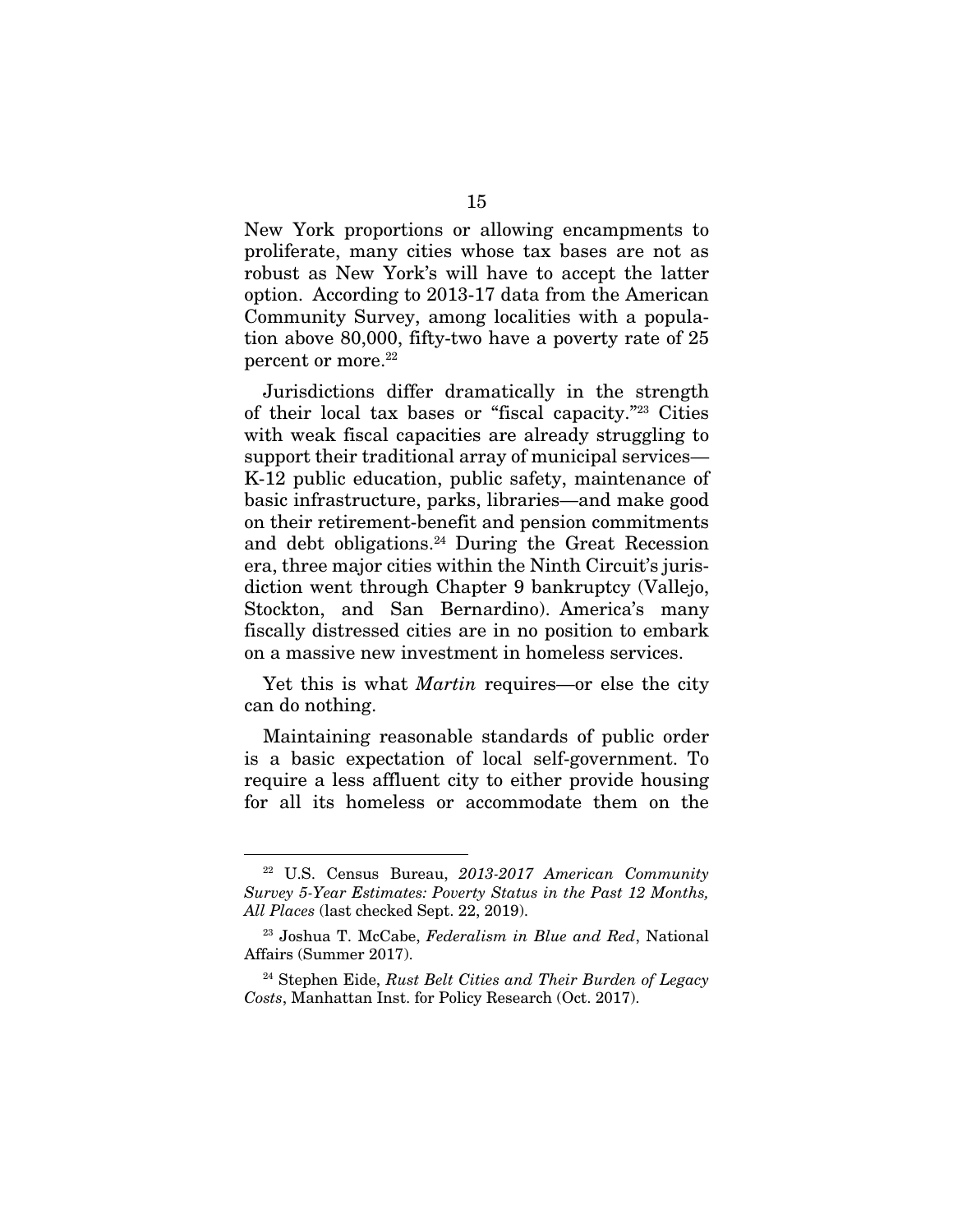streets amounts to decreeing that that city is too poor to afford self-government.

One of the most questionable parts of the decision below is its claim to being "narrow." Pet. App. 62a. But the purported narrowness of *Martin* is based, for the most part, on how the court is not mandating a course of action to cities but presenting them with a choice: either provide shelter beds (as defined by the court) equal to the total number of homeless in their community (as defined by the court), or accommodate encampments. Dozens of cities across the nation have some sort of prohibition on sleeping outside and few confer any kind of a right to shelter. For many of them, the obligations imposed by the Ninth Circuit will undermine prevailing standards of public order and local finances. There is thus nothing "narrow" about *Martin*.

In a footnote attempting to defend the ruling's purported narrowness, the Ninth Circuit suggests a third option to cities: "Even where shelter is unavailable, an ordinance prohibiting sitting, lying, or sleeping outside at particular times or in particular locations might well be constitutionally permissible." Pet. App.62a. This passage contemplates the possibility of cities allowing varying degrees of public disorder in specified areas or zones. This option has often proved tempting for public officials in search of quick fixes to their troubles with vagrancy and disorder. But even if a court were to find such an approach to be constitutional, decades of experience with it demonstrates its unviability. The obvious case in point is Los Angeles's Skid Row. Decades ago, Los Angeles embraced a "containment" strategy towards its challenges with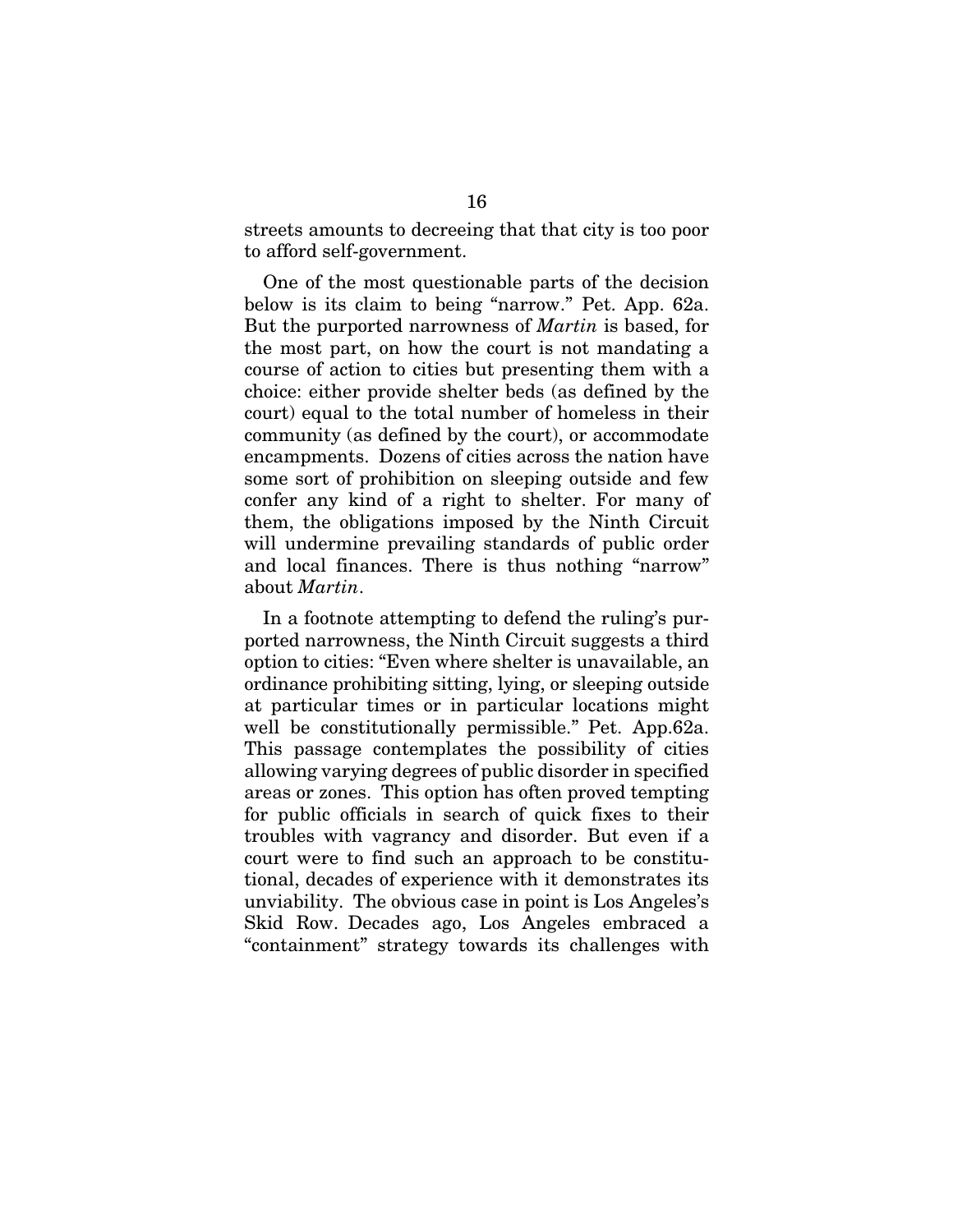vagrancy.25 But not only did this strategy fail to "contain" the problem (Skid Row is now host to only 5- 10% of the total homeless population in Los Angeles County)26 the array of public health dangers currently afflicting Skid Row highlight how attempts to concentrate disorder can serve to amplify it. "The containment policy is now considered a failure." Gale Holland, *L.A.'s homelessness surged 75% in six years. Here's why the crisis has been decades in the making*, L.A. Times (Feb. 1, 2018).

To concentrate street homelessness is not to solve the problem. Concentrations of street homelessness are, rather, the problem itself. Boise and similar cities are trying to preempt this by preventing unmanageable and dangerous encampments from arising in the first place. If Boise and other cities across the nation lack the authority to take a preventative approach to encampments, there is truly no end in sight to the kind of street disorder that's now such a source for disgrace for officials in Los Angeles, San Francisco, and elsewhere.

#### **CONCLUSION**

The purpose of municipal efforts to reduce public disorder is just that: to ensure orderly standards of conduct in public spaces. The purpose is not to "arrest your way out of homelessness" or even to "end" homelessness. Whether a city manages to end homelessness will depend on many other factors beyond what it does with respect to law enforcement. None claim that

<sup>25</sup> *See generally* Edward G. Goetz, *Land Use and Homeless Policy in Los Angeles*, 16 Int. J. of Urban Regional Research 540 (1992); Forrest Stuart, *Down, Out, and Under Arrest* 37–77 (2018).

<sup>26</sup> Los Angeles Homeless Services Authority, *2018 Homeless Count Results* (May 2018).